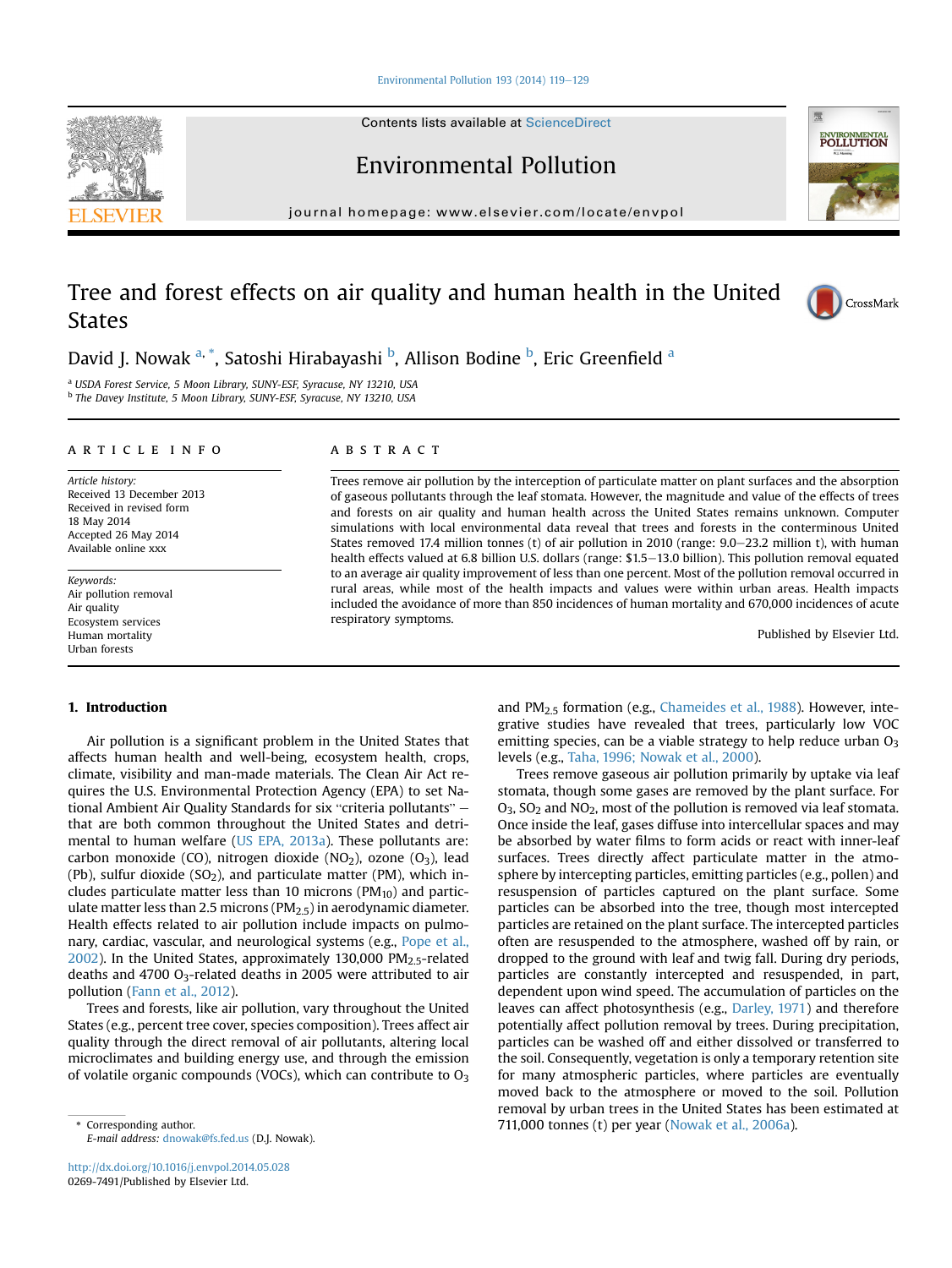While various studies have estimated pollution removal by trees (e.g., [Nowak et al., 2006a; McDonald et al., 2007; Tallis et al., 2011\)](#page-9-0), most studies on pollution removal do not directly link the removal with improved human health effects and associated health values. A few studies that have linked removal and health effects include one in London where a  $10 \times 10$  km grid with 25% tree cover was estimated to remove 90.4 t of  $PM_{10}$  annually, which equated to the avoidance of 2 deaths and 2 hospital admissions per year ([Tiwary](#page-9-0) [et al., 2009\)](#page-9-0). In addition, [Nowak et al. \(2013\)](#page-9-0) reported that the total amount of  $PM<sub>2.5</sub>$  removed annually by trees in 10 U.S. cities in 2010 varied from 4.7 t in Syracuse to 64.5 t in Atlanta. Estimates of the annual monetary value of human health effects associated with  $PM_{2.5}$  removal in these same cities (e.g., changes in mortality, hospital admissions, respiratory symptoms) ranged from \$1.1 million in Syracuse to \$60.1 million in New York City. Mortality avoided was typically around 1 person  $yr^{-1}$  per city, but was as high as 7.6 people  $yr^{-1}$  in New York City.

Tree cover in the United States is estimated at 34.2 percent and varies from 2.6 percent in North Dakota to 88.9 percent in New Hampshire [\(Nowak and Green](#page-9-0)field, 2012). As people and trees exist throughout a landscape in varying densities, not only will pollution removal and its effects on local pollution concentrations vary, but so will the associated human health impacts and values. The objectives of this paper are to estimate the amount of air pollution  $(NO<sub>2</sub>, O<sub>3</sub>, PM<sub>2.5</sub>, SO<sub>2</sub>)$  permanently removed by trees and forests within urban and rural areas of the conterminous United States in 2010, and its associated monetary value and impact on human health.

#### 2. Methods

To estimate avoided health impacts and associated dollar benefits of air pollution removal by trees and forests in the conterminous United States in 2010, four types of analyses were conducted. These analyses were conducted at the county-level for all urban and rural areas to estimate: 1) the total tree cover and leaf area index on a daily basis, 2) the hourly flux of pollutants to and from the leaves, 3) the effects of hourly pollution removal on pollutant concentration in the atmosphere, and 4) the health impacts and monetary value of the change in  $NO<sub>2</sub>$ ,  $O<sub>3</sub>$ ,  $PM<sub>2.5</sub>$  and  $SO<sub>2</sub>$  concentration using information from the U.S. EPA Environmental Benefits Mapping and Analysis Program (BenMAP) model ([US EPA, 2012a\)](#page-9-0). Urban and rural areas were delimited using 2010 Census data with rural land defined as land not classified as urban (U.S. [Census](#page-9-0) [Bureau, 2013\)](#page-9-0).

## 2.1. Tree cover and Leaf Area Index

Tree cover within each county was derived from 2001 National Land Cover Database (NLCD) 30-m resolution tree cover maps ([USGS, 2008\)](#page-10-0). These maps were used to determine tree cover within specific geographic locations. However, these maps generally underestimate tree cover ([Nowak and Green](#page-9-0)field, 2010). To adjust for potential underestimates, NLCD percent tree cover within each county's NLCD land-cover class was modified according to the [Nowak and Green](#page-9-0)field (2010) photo-interpreted values within individual mapping zones (i.e., tree cover estimates were adjusted to match the photo-interpreted estimates for each land cover class within each mapping zone). Adjusted NLCD tree cover estimates were within 0.1 percent of estimates derived from photointerpretation (PI) of the conterminous United States (PI =  $34.2$ ) percent, adjusted NLCD =  $34.1$  percent), but this difference could be greater at the local scale.

Maximum (mid-summer) leaf area index (LAI:  $m<sup>2</sup>$  leaf area per  $m<sup>2</sup>$  projected ground area of canopy) values were derived from the

level-4 MODIS/Terra global Leaf Area Index product for the 2007 growing season across the conterminous United States ([USGS,](#page-10-0) [2013\)](#page-10-0). In some areas, LAI values per unit of tree cover were missing or abnormally low and were estimated as 4.9 [\(Nowak et al.,](#page-9-0) [2008](#page-9-0)) for urban areas (65 percent of urban areas had missing values) and 3.2 ([Schlerf et al., 2005](#page-9-0)) for rural areas (14.5 percent of rural areas had missing values). Many urban areas had missing LAI estimates due to the coarseness of the MODIS data and relatively low amounts of forest cover in urban areas.

Percent tree cover classified as evergreen was determined for each county based on evergreen, deciduous and mixed forest land covers as classified by the NLCD. The proportion of mixed forest cover that was evergreen was estimated as the proportion of evergreen to evergreen plus deciduous forest cover in each county. LAI values were combined with percent evergreen information and local leaf-on and leaf-off (frost) dates ([NCDC, 2005](#page-9-0)) to estimate total daily leaf surface area in each county assuming a four-week transition period centered on leaf-on and leaf-off dates for spring and autumn, respectively.

# 2.2. Pollution removal by trees

Hourly pollution removal or flux (*F* in  $\mu$ g m<sup>-2</sup> h<sup>-1</sup>) was estimated as:

# $F = V_d \times C$

Where  $V_d$  is the deposition velocity of the pollutant to the leaf surface (m  $h^{-1}$ ) and C is pollutant concentration ( $\mu$ g m<sup>-3</sup>) (e.g., [Hicks et al., 1989\)](#page-9-0). Hourly concentrations for each pollutant were obtained from the U.S. EPA's Air Quality System national database for the year 2010 [\(US EPA, 2013b\)](#page-10-0). For PM data, if hourly data did not exist, then daily and 6-day measurements were used to represent the hourly concentration values throughout the day (e.g., the average daily value was applied to each hour of the day). The number of monitors ranged from 399 for  $NO<sub>2</sub>$  to 1232 for  $O<sub>3</sub>$  [\(Fig. 1\)](#page-2-0). If no pollutant monitors existed within the rural or urban area of a particular county, the closest data monitor was assigned to represent that area. As there are substantially more counties than monitors, most monitor data were derived from the nearest monitor that existed outside of the county (between 75 percent for  $O_3$  and 92 percent for NO<sub>2</sub>). If more than one monitor existed, hourly pollution removal was estimated for each monitor and averaged for the annual results.

To calculate the hourly deposition velocity, local hourly weather data for 2010 from the National Climatic Data Center ([NCDC, 2013\)](#page-9-0) were used to obtain hourly meteorological data (910 weather stations) ([Fig. 1\)](#page-2-0). If no weather data existed within a rural or urban area of a particular county, the closest monitor data was assigned to represent that area (72 percent of counties used data from outside the county). If more than one monitor existed, the weather data closest to the geographic center of the area was used. Deposition velocities for all pollutants and resuspension rates for particulate matter were calculated based on methods detailed in [Nowak et al.](#page-9-0) [\(2006a, 2013\)](#page-9-0) and [Hirabayashi et al. \(2011, 2012\)](#page-9-0). Total removal of a pollutant in a county was calculated as the annual flux value  $(\mu\mathrm{g\ m}^{-2}\ \mathrm{yr}^{-1})$  times total tree cover (m<sup>2</sup>). Minimum and maximum estimates of removal were based on the typical range of published in-leaf dry deposition velocities [\(Lovett, 1994\)](#page-9-0).

#### 2.3. Change in pollutant concentration

To estimate percent air quality improvement due to dry deposition, hourly mixing heights from the nearest radiosonde station (74 stations; [NOAA, 2013,](#page-9-0) [Fig. 1](#page-2-0)) were used in conjunction with local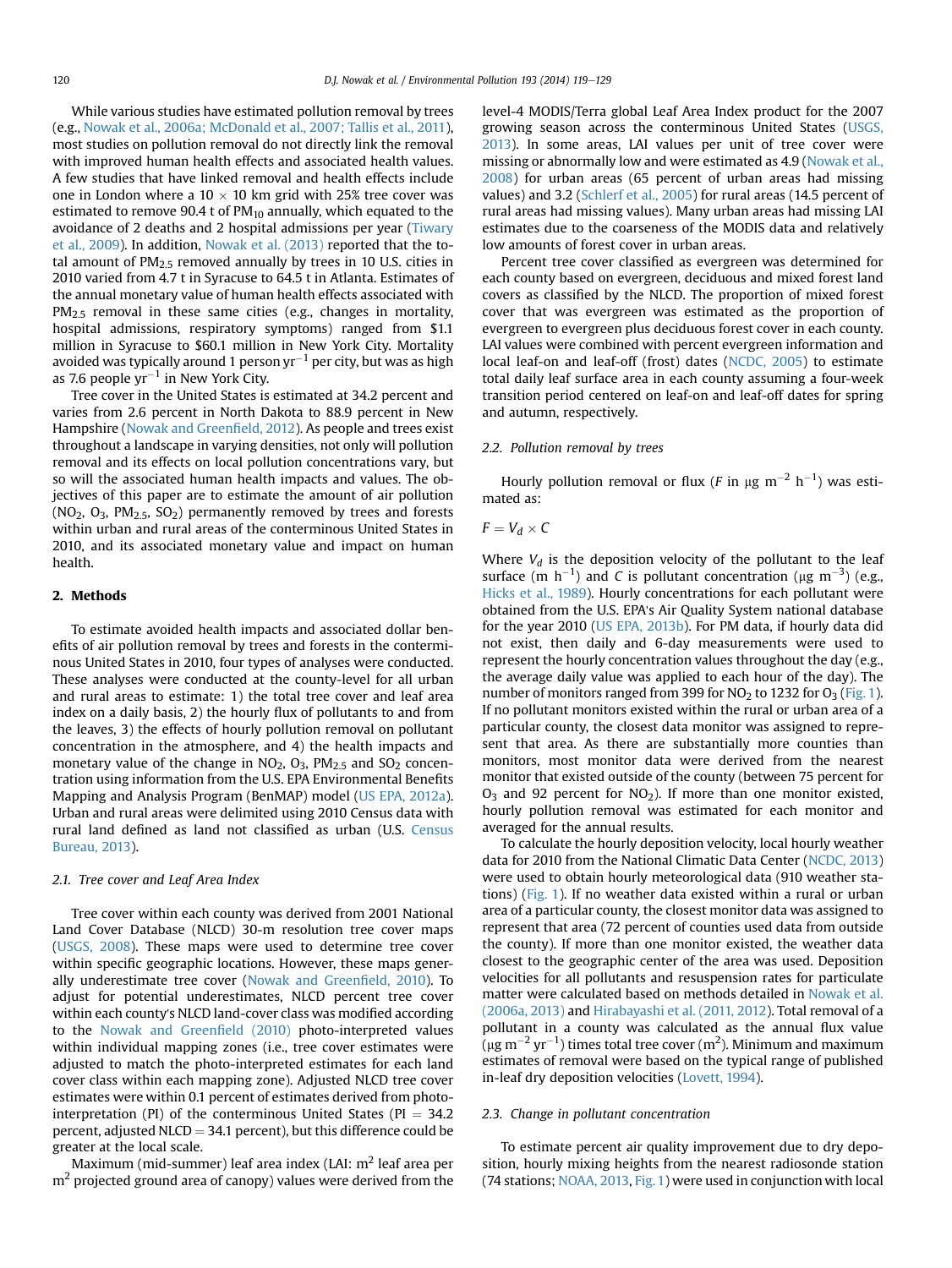<span id="page-2-0"></span>

Fig. 1. Location of pollutant, weather and radiosonde stations.

hourly fluxes based on methods detailed in [Nowak et al. \(2013\)](#page-9-0). As pollution removal by trees affects local measured pollution concentrations, this removal effect is accounted for in the calculation of percent air quality improvement ([Nowak et al., 2006a\)](#page-9-0).

# 2.4. Health incidence effects and monetary value of  $NO<sub>2</sub>$ ,  $O<sub>3</sub>$ ,  $PM<sub>2.5</sub>$ and  $SO<sub>2</sub>$  removal

The U.S. EPA's BenMAP program was used to estimate the incidence of adverse health effects (i.e., mortality and morbidity) and associated monetary value that result from changes in  $NO<sub>2</sub>$ ,  $O<sub>3</sub>$ ,  $PM<sub>2.5</sub>$  and SO<sub>2</sub> concentrations due to pollution removal by trees. BenMAP is a Windows-based computer program that uses Geographic Information System (GIS)-based data to estimate the health impacts and monetary value when populations experience changes in air quality [\(Davidson et al., 2007; Abt Associates, 2010;](#page-8-0) [US EPA, 2012a\)](#page-8-0). To calculate the health and monetary effects at the county level, the following six steps were conducted. The first four steps were processed using BenMAP (income and currency year of 2010), the last two steps were processed using BenMAP, census and air pollution model outputs for each county.

1) Air quality grid creation: Air quality grids were created for a baseline and control year for each pollutant. Years for baseline and control were selected to yield the greatest change in pollution concentration based on national pollution trends ([www.epa.gov/airtrends/index.html\)](http://www.epa.gov/airtrends/index.html). Baseline and control years were 2002 and 2004 for  $O_3$ , 2000 and 2007 for  $NO_2$  and  $SO_2$ , and 2000 and 2006 for  $PM<sub>2.5</sub>$ , respectively. The pollution concentration for the grids was interpolated from existing pollution data sets from EPA pollutant monitors using Voronoi neighborhood averaging.

2) Incidence estimation: Incidence estimates were calculated using several concentration-response functions ([Table 1\)](#page-3-0) that estimate the change in adverse health effects due to change in pollutant concentrations. Health impact functions relate a change in pollutant concentration to a change in the incidence of a health endpoint (i.e., premature mortality). These functions are typically derived from the estimated relationship between the concentration of a pollutant and the adverse health effects suffered by a given population ([US EPA, 2012a](#page-9-0)). The model was run using population statistics from the U.S. Census 2010 county dataset using an economic forecasting model described in the BenMAP user manual ([Abt Associates, 2010\)](#page-8-0). BenMAP configures Census block populations into grid cell level data and the calculation is at grid cell level. BenMap data were aggregated to the county level.

3) Aggregation and pooling: Incidence estimates were aggregated and pooled. The health effects categories potentially have multiple estimates corresponding to different air quality metrics and age groups. Different age groups are represented because the concentration-response functions are age specific and incidence rate can vary across different age groups. Multiple estimates were pooled by either averaging the estimates using the random/fixed effects method or summing the estimates depending on which process was appropriate. In the end, a final estimate was produced to cover all possible metrics and age groups within a health category. For example, equations for  $0-17$ ,  $18-64$ , and  $65-99$  age groups were summed to produce an estimate for 0–99 age group. More details on the BenMAP model are found in the literature [\(Davidson et al., 2007; Abt Associates,](#page-8-0) [2010; U.S. EPA, 2012a](#page-8-0)).

4) Valuation estimation: Valuation estimates were calculated using functions that estimate the health-care expenses (i.e., cost of illness and willingness to pay to avoid illness) and productivity losses associated with specific adverse health events, and on the value of a statistical life in the case of mortality. After running the model, BenMAP reports incidence, monetary value, change in pollution concentration and population results for each county within the conterminous United States.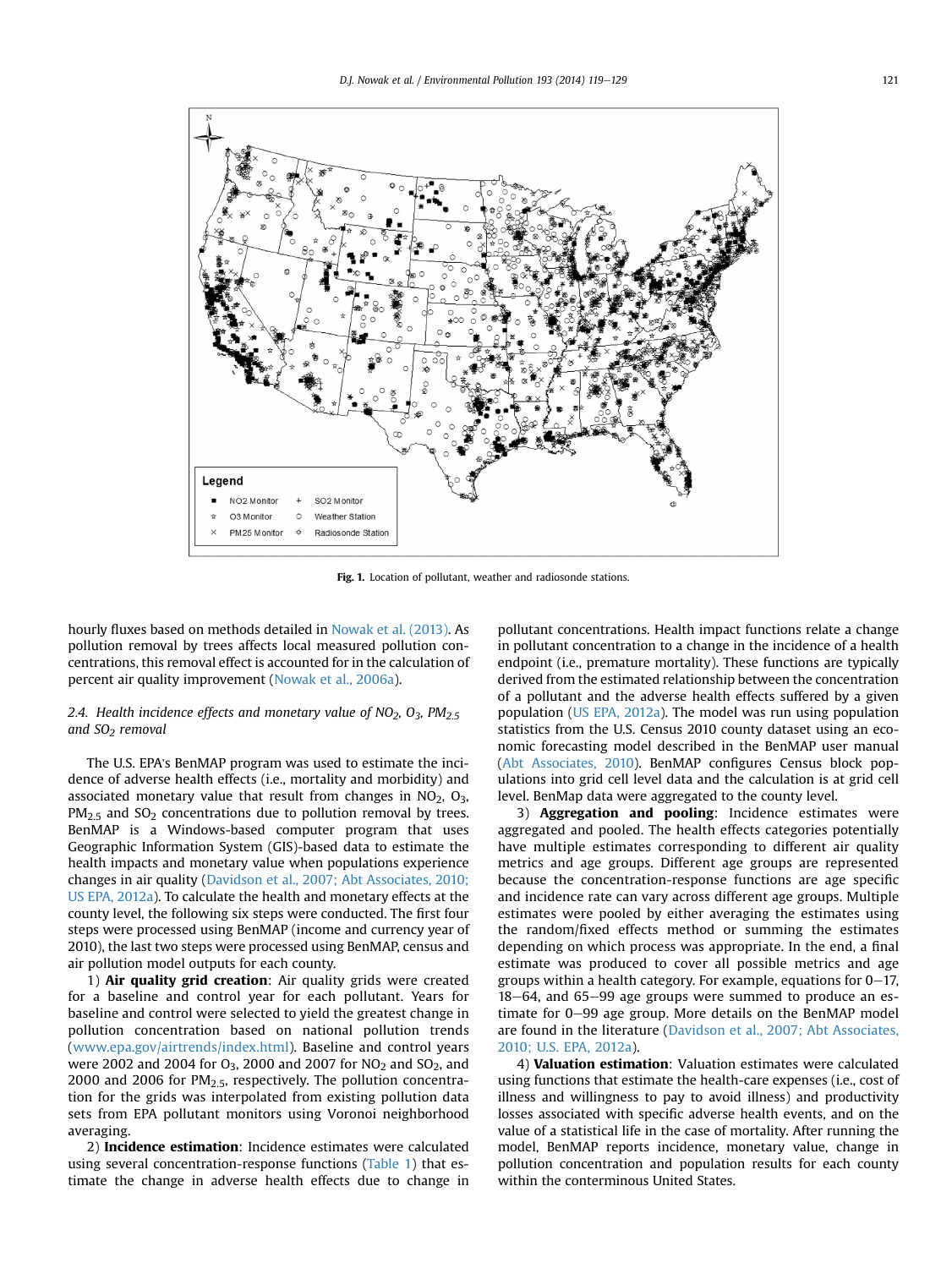# <span id="page-3-0"></span>Table 1

Concentration-response functions used in BenMAP.

| Pollutant       | Health effect                                                                              | Metric   | Start age      | End age      | Reference                   |
|-----------------|--------------------------------------------------------------------------------------------|----------|----------------|--------------|-----------------------------|
| PM2.5           | Acute Bronchitis                                                                           | D24MeanQ | 8              | 12           | Dockery et al., 1996        |
|                 | Acute Myocardial Infarction                                                                |          |                |              |                             |
|                 | Acute Myocardial Infarction, nonfatal                                                      | D24Mean  | 18             | 99           | Peters et al., 2001         |
|                 |                                                                                            | D24Mean  | 0              | 99           | Pope et al., 2006           |
|                 |                                                                                            | D24Mean  | 0              | 99           | Sullivan et al., 2005       |
|                 |                                                                                            | D24Mean  | $\bf{0}$       | 99           | Zanobetti and Schwartz 2006 |
|                 |                                                                                            | D24Mean  | 0              | 99           | Zanobetti et al., 2009      |
|                 | <b>Acute Respiratory Symptoms</b><br>Minor Restricted Activity Days<br>Asthma Exacerbation | D24Mean  | 18             | 64           | Ostro and Rothschild 1989   |
|                 | Asthma Exacerbation, Cough                                                                 | D24Mean  | 6              | 18           | Mar et al., 2004            |
|                 | Asthma Exacerbation, Shortness of Breath                                                   | D24Mean  | 6              | 18           | Mar et al., 2004            |
|                 | Asthma Exacerbation, Wheeze                                                                | D24Mean  | 6              | 18           | Ostro et al., 2001          |
|                 | Chronic Bronchitis                                                                         | D24MeanQ | 27             | 99           | Abbey et al., 1995          |
|                 | Emergency Room Visits, Respiratory                                                         |          |                |              |                             |
|                 | Emergency Room Visits, Asthma                                                              | D24Mean  | 0              | 99           | Mar et al., 2010            |
|                 |                                                                                            | D24Mean  | $\bf{0}$       | 17           | Norris et al., 1999         |
|                 |                                                                                            | D24Mean  | $\mathbf{0}$   | 99           | Slaughter et al., 2005      |
|                 | Hospital Admissions, Cardiovascular<br>All Cardiovascular (less Myocardial Infarctions)    | D24Mean  | 65             | 99           | Bell et al., 2008           |
|                 |                                                                                            | D24Mean  | 18             | 64           | Moolgavkar 2000             |
|                 |                                                                                            | D24Mean  | 65             | 99           | Moolgavkar 2003             |
|                 |                                                                                            | D24Mean  | 65             | 99           | Peng et al., 2008           |
|                 |                                                                                            | D24Mean  | 65             | 99           | Peng et al., 2009           |
|                 |                                                                                            | D24Mean  | 65             | 99           | Zanobetti et al., 2009      |
|                 | Hospital Admissions, Respiratory                                                           |          |                |              |                             |
|                 | All Respiratory                                                                            | D24Mean  | 65             | 99           | Zanobetti et al., 2009      |
|                 | Lower Respiratory Symptoms                                                                 | D24Mean  | $\overline{7}$ | 14           | Schwartz and Neas 2000      |
|                 | Mortality<br>Mortality, All Cause                                                          | D24MeanQ | 25             | 99           | Laden et al., 2006          |
|                 |                                                                                            | D24MeanQ | 0              | $\mathbf{1}$ | Woodruff et al., 1997       |
|                 |                                                                                            | D24MeanQ | 0              | $\mathbf{1}$ | Woodruff et al., 2006       |
|                 | <b>Upper Respiratory Symptoms</b>                                                          | D24MeanQ | 9              | 11           | Pope et al., 1991           |
|                 | Work Loss Days                                                                             | D24Mean  | 18             | 64           | <b>Ostro 1987</b>           |
| NO <sub>2</sub> | Hospital Admissions, Respiratory                                                           |          |                |              |                             |
|                 | All Respiratory                                                                            | D1Max    | 0              | 14           | Luginaah et al., 2005       |
|                 |                                                                                            | $D1$ Max | 15             | 64           | Luginaah et al., 2005       |
|                 |                                                                                            | D24Mean  | 65             | 99           | Fung et al., 2006           |
|                 |                                                                                            | D24Mean  | 65             | 99           | Yang et al., 2003           |
|                 | Emergency Room Visits, Respiratory                                                         |          |                |              |                             |
|                 | Emergency Room Visits, Asthma                                                              | D1Max    | $\bf{0}$       | 99           | Peel et al., 2005           |
|                 |                                                                                            | D24Mean  | 0              | 99           | <b>NYDOH 2006</b>           |
|                 |                                                                                            | D24Mean  | $\mathbf{0}$   | 99           | Ito et al., 2007            |
|                 | Asthma Exacerbation                                                                        |          |                |              |                             |
|                 | Asthma Exacerbation, Missed school days                                                    | D24Mean  | 4              | 12           | O'Connor et al., 2008       |
|                 | Asthma Exacerbation, Slow play                                                             | D24Mean  | 4              | 12           | O'Connor et al., 2008       |
|                 | Asthma Exacerbation, One or More Symptoms                                                  | D24Mean  | 4              | 12           | O'Connor et al., 2008       |
|                 |                                                                                            | D24Mean  | 4              | 12           | Schildcrout et al., 2006    |
|                 |                                                                                            | D4Mean   | 4              | 12           | Mortimer et al., 2002       |
|                 |                                                                                            | D8Max    | 9              | 17           | Delfino et al., 2002        |
|                 | <b>Acute Respiratory Symptoms</b>                                                          | D8Max    | 18             | 18           | Delfino et al., 2002        |
|                 | Cough                                                                                      | D24Mean  | 7              | 14           | Schwartz et al., 1994       |
| O <sub>3</sub>  | <b>Acute Respiratory Symptoms</b>                                                          |          |                |              |                             |
|                 | Minor Restricted Activity Days                                                             | D1Max    | 18             | 64           | Ostro and Rothschild 1989   |
|                 |                                                                                            | D8Max    | 18             | 64           | Ostro and Rothschild 1989   |
|                 | Emergency Room Visits, Respiratory                                                         |          |                |              |                             |
|                 | Emergency Room Visits, Asthma                                                              | D8Max    | 0              | 99           | Peel et al., 2005           |
|                 |                                                                                            | D8Max    | 0              | 99           | Wilson et al., 2005         |
|                 | Hospital Admissions, Respiratory                                                           |          |                |              |                             |
|                 | All Respiratory                                                                            | D8Max    | 0              | $\mathbf{1}$ | Burnett et al., 2001        |
|                 |                                                                                            | D1Max    | $\bf{0}$       | $\mathbf{1}$ | Burnett et al., 2001        |
|                 |                                                                                            | D24Mean  | 65             | 99           | Schwartz 1995               |
|                 | Mortality                                                                                  | D8Max    | 65             | 99           | Schwartz 1995               |
|                 | Mortality, All Cause                                                                       | D1Max    | 0              | 99           | Levy et al., 2005           |
|                 |                                                                                            | D24Mean  | 0              | 99           | Bell et al., 2005           |
|                 |                                                                                            | D8Max    | 0              | 99           | Bell et al., 2005           |
|                 |                                                                                            | D8Max    | $\mathbf{0}$   | 99           | Levy et al., 2005           |
|                 | School Loss Days                                                                           |          |                |              |                             |
|                 | School Loss Days, All Cause                                                                | D1Max    | 5              | 17           | Chen et al., 2000           |
|                 |                                                                                            | D8Max    | 5              | 17           | Chen et al., 2000           |
|                 |                                                                                            | D8Max    | 5              | 17           | Gilliland et al., 2001      |
|                 |                                                                                            | D8Mean   | 5              | 17           | Gilliland et al., 2001      |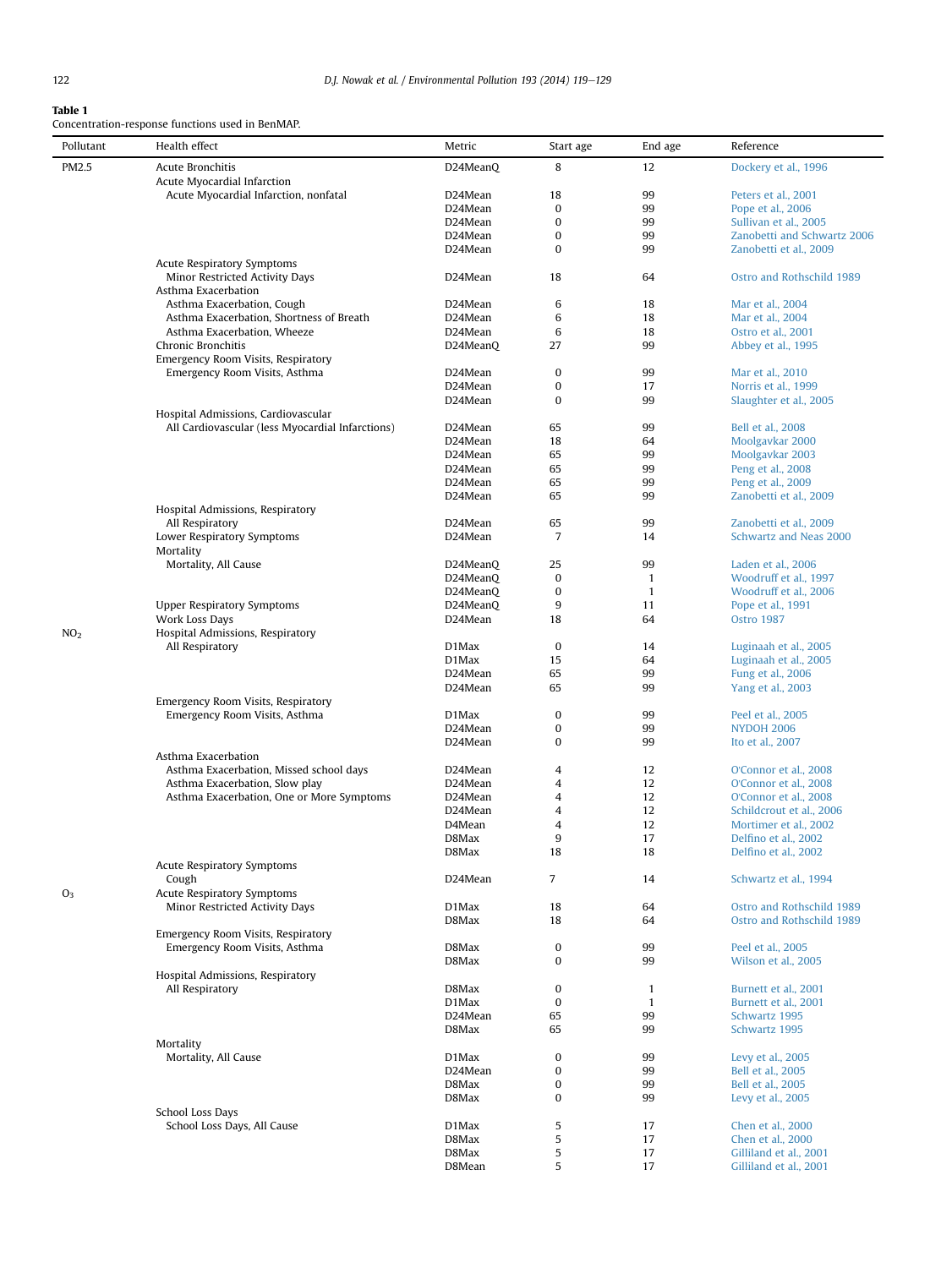Table 1 (continued )

| Pollutant       | Health effect                             | Metric               | Start age | End age | Reference                |
|-----------------|-------------------------------------------|----------------------|-----------|---------|--------------------------|
| SO <sub>2</sub> | Acute Respiratory Symptoms                |                      |           |         |                          |
|                 | Cough                                     | D24Mean              | 7         | 14      | Schwartz et al., 1994    |
|                 | Asthma Exacerbation                       |                      |           |         |                          |
|                 | Asthma Exacerbation, Slow play            | D24Mean              | 4         | 12      | O'Connor et al., 2008    |
|                 | Asthma Exacerbation, Missed school days   | D <sub>24</sub> Mean | 4         | 12      | O'Connor et al., 2008    |
|                 | Asthma Exacerbation, One or More Symptoms | D24Mean              | 4         | 12      | O'Connor et al., 2008    |
|                 |                                           | D <sub>24</sub> Mean | 4         | 12      | Schildcrout et al., 2006 |
|                 |                                           | D3Mean               | 4         | 12      | Mortimer et al., 2002    |
|                 | Emergency Room Visits, Respiratory        |                      |           |         |                          |
|                 | Emergency Room Visits, Asthma             | D1Max                | 0         | 99      | Peel et al., 2005        |
|                 |                                           | D <sub>24</sub> Mean | $\bf{0}$  | 99      | Michaud et al., 2004     |
|                 |                                           | D <sub>24</sub> Mean | 0         | 99      | Ito et al., 2007         |
|                 |                                           | D <sub>24</sub> Mean | 0         | 99      | Wilson et al., 2005      |
|                 |                                           | D <sub>24</sub> Mean | $\bf{0}$  | 14      | Wilson et al., 2005      |
|                 |                                           | D <sub>24</sub> Mean | 15        | 64      | Wilson et al., 2005      |
|                 |                                           | D24Mean              | 65        | 99      | Wilson et al., 2005      |
|                 |                                           | D24Mean              | $\bf{0}$  | 99      | <b>NYDOH 2006</b>        |
|                 | Hospital Admissions, Respiratory          |                      |           |         |                          |
|                 | All Respiratory                           | D1Max                | $\bf{0}$  | 99      | Luginaah et al., 2005    |
|                 |                                           | D1Max                | $\Omega$  | 14      | Luginaah et al., 2005    |
|                 |                                           | D1Max                | 15        | 64      | Luginaah et al., 2005    |
|                 |                                           | D1Max                | 65        | 99      | Luginaah et al., 2005    |
|                 |                                           | D24Mean              | 65        | 99      | Schwartz et al., 1996    |
|                 |                                           | D24Mean              | 65        | 99      | Yang et al., 2003        |
|                 |                                           | D24Mean              | 65        | 99      | Fung et al., 2006        |

 $D24$ Mean  $-$  average of the 365 days of daily means.

D24MeanO – average of the 4 quarterly means of daily means. The 4 quarters are defined as: Jan–Mar, April–June, Jul–Sep, Oct–Dec.

D4Mean - daily mean of hours 6am-10am.

 $D1$ Max  $-$  maximum 1 h value in a day.

 $D8$ Max  $-$  greatest mean for any 8 h window in a day.

5) County multiplier creation: Multipliers were created for each county in the conterminous United States using the results reported in BenMAP. Incidence and value results for each pollutant were divided by the county population within age group classes and change in pollution concentration to produce an estimate of number of incidences and monetary value per person per age group per unit concentration (ppb or  $\mu$ g m $^{-3}$ ) (U.S. [EPA, 2012b\)](#page-9-0).

6) Tree effect estimates: To estimate the tree effects on incidence and value for each health category, each county multiplier was multiplied by the 2010 Census county urban and rural population per age group and 2010 estimated change in pollutant concentration due to trees in the urban and rural county areas. The monetary values for all health categories were summed to determine the total value of all pollutant effects from trees in each county.

Dollar value results derived from the health impact of trees in every county were used to determine the relationship between dollar values per tonne of pollution removed and population density using linear robust regression. Errors occurred in BenMAP runs in 0.6 percent of the counties. For these counties, the regression equations and county population data were used to estimate the health values and impacts.

# 3. Results

The total amount of pollution removal in 2010 by trees and forests in the conterminous United States was 17.4 million t (range: 9.0 million t to 23.2 million t), with a human health value of \$6.8 billion (range: \$1.5 billion to \$13.0 billion) (Table 2). The range in values is based on the typical range of deposition velocities, but other uncertainties based on input data (e.g., tree cover, pollution concentration) and modeling of health benefits would increase the range, but the value of these uncertainties is unknown. Removal was substantially greater in rural areas (16.7 million t) than urban areas (651,000 t), but the pollution removal monetary value (2010) was substantially greater in urban areas (\$4.7 billion) compared with rural areas (\$2.2 billion) (Table 2, [Fig. 2\)](#page-5-0). The greatest amount of pollution removal was for  $O_3$  and  $NO_2$ , while the greatest value associated with removal was for  $PM<sub>2.5</sub>$  and  $O<sub>3</sub>$  (Table 2). States with the greatest pollution removal amounts were California, Texas and Georgia, while states with greatest pollution removal values were

Table 2

Estimated removal of pollution (tonnes  $\times$  1000) and associated value (\$  $\times$  1000) due to trees in the conterminous United States. Values in parentheses indicate minimum and maximum range of estimate.

| Pollutant                         | Conterminous US                           |                                                               | Urban areas                   |                                                                    | Rural areas                             |                                                          |                                     |  |
|-----------------------------------|-------------------------------------------|---------------------------------------------------------------|-------------------------------|--------------------------------------------------------------------|-----------------------------------------|----------------------------------------------------------|-------------------------------------|--|
|                                   | Removal ( $t \times 1000$ )               | Value ( $\frac{1}{2} \times 1000$ )                           |                               | Removal ( $t \times 1000$ )<br>Value ( $\frac{1}{2} \times 1000$ ) |                                         | Removal ( $t \times 1000$ )                              | Value ( $\frac{1}{2} \times 1000$ ) |  |
| NO <sub>2</sub><br>O <sub>3</sub> | 1439 (999-1750)<br>14,330 (7330-18,520)   | 38,470 (23,390-48,830)<br>2.219.000                           | $68(41-85)$<br>$523(201-691)$ | 29,500 (17,650-37,930)<br>1.497.000                                | 1371 (958-1661)<br>13,810 (7130-17,830) | 8939 (5736-10,900)<br>721.600                            |                                     |  |
|                                   |                                           | $(864, 400 - 2, 917, 000)$<br>4.579.000                       |                               | $(550,000-1,988,000)$<br>3.127.000                                 |                                         | $(314, 400 - 929, 800)$                                  |                                     |  |
| PM <sub>2.5</sub>                 | 696 (95 - 1560)                           | $(607,600 - 10,070,000)$                                      | $27(4-58)$                    | $(414,700 - 6,928,000)$                                            | $669(91 - 1503)$                        | 1,452,000<br>$(193,000 - 3,141,000)$                     |                                     |  |
| SO <sub>2</sub><br>Total          | $907(583 - 1390)$<br>17,370 (9010-23,220) | 7457 (4391-11,680)<br>6,844,000<br>$(1,500,000 - 13,050,000)$ | $33(20-52)$<br>651 (266-887)  | 4923 (2864-7793)<br>4.659.000<br>$(985,000 - 8,960,000)$           | 873 (564-1339)<br>16,720 (8740-22,330)  | 2534 (1527-3891)<br>2,185,000<br>$(515,000 - 4,090,000)$ |                                     |  |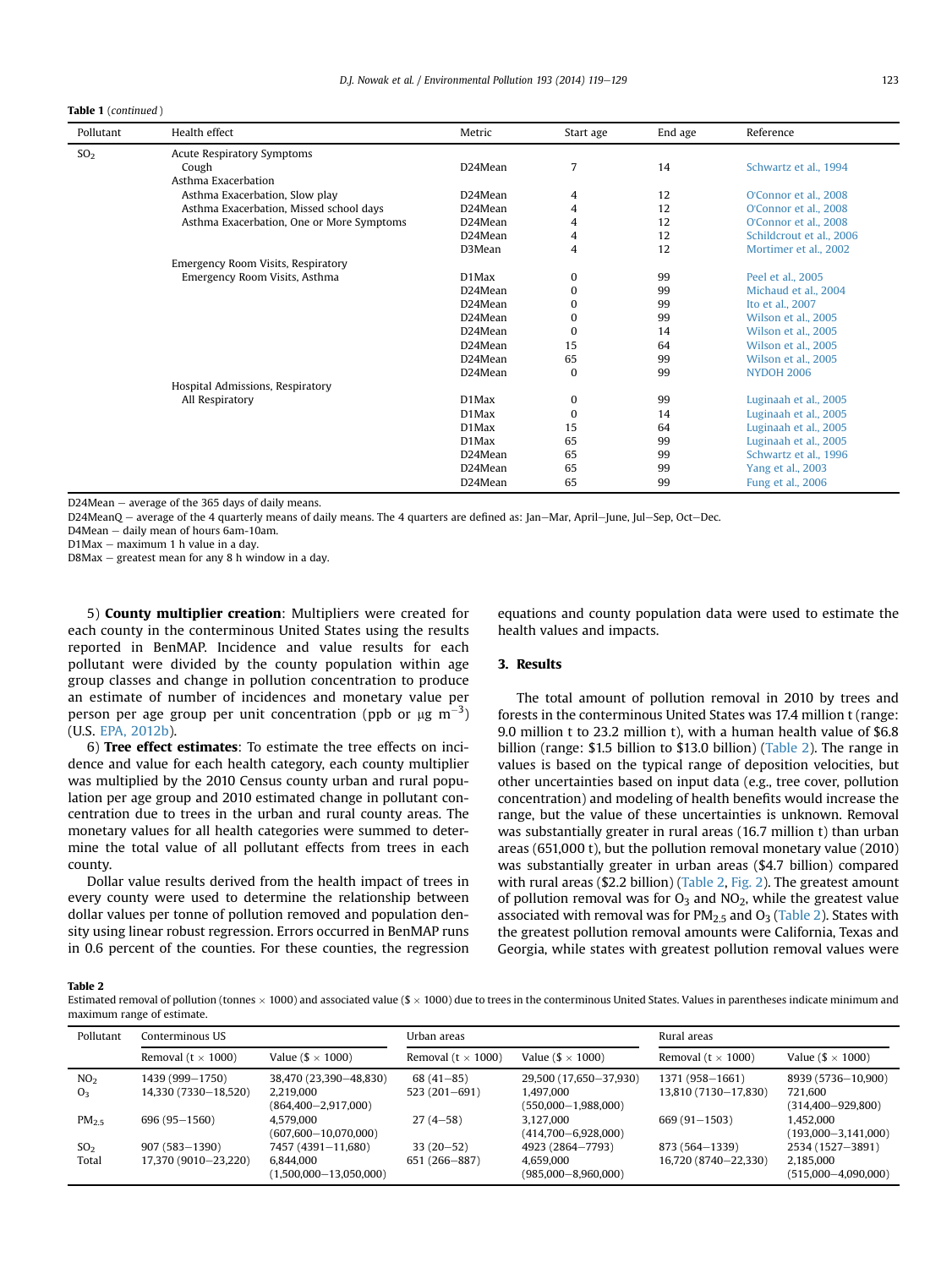<span id="page-5-0"></span>

**Fig. 2.** Estimated removal per square kilometer of land (tonnes  $km^{-2}$ ) of all pollutants (NO<sub>2</sub>, O<sub>3</sub>, PM<sub>2.5</sub>, SO<sub>2</sub>) by trees per county in 2010.

Florida, Pennsylvania and California ([Table 3](#page-6-0)). Most of these benefits were dominated by the effects of reducing human mortality, with a national reduction of more than 850 incidences of human mortality (range: 184-1634) [\(Table 4\)](#page-7-0). Other substantial health benefits include the reduction of more than 670,000 incidences of acute respiratory symptoms (range:  $221,000-1,035,000$ ),  $430,000$ incidences of asthma exacerbation (range:  $198,000-688,000$ ) and 200,000 school loss days (range: 78,000-266,000).

The monetary values associated with reduced adverse health effects increased with county population density. Dollar values per tonne removed were highest in New York County, New York (Manhattan):  $NO_2 = $7200$   $t^{-1}$ ;  $O_3 = $63,800$   $t^{-1}$ ;  $PM_{2.5} = $3,852,400 t^{-1}; SO<sub>2</sub> = $2600 t^{-1}$ . Average pollution removal values per t in urban areas were: NO<sub>2</sub> = \$436 t<sup>-1</sup>; O<sub>3</sub> = \$2864 t<sup>-1</sup>;  $PM_{2.5} = $117,106 \text{ t}^{-1}$ ; SO<sub>2</sub> = \$148 t<sup>-1</sup> [\(Table 5\)](#page-7-0). These values were substantially higher than in rural areas.

The regression equations estimating dollars per tonne  $(y)$  based on population density (people per  $km^2$ , x) were:

NO<sub>2</sub>: 
$$
y = 0.7298 + 0.6264x (r^2 = 0.91)
$$

 $O_3$ :  $y = 9.4667 + 3.5089x (r^2 = 0.86)$ 

PM<sub>2.5</sub>:  $y = 428.0011 + 121.7864x (r^2 = 0.83)$ 

 $SO_2$ :  $y = 0.1442 + 0.1493x (r^2 = 0.86)$ 

These equations will produce average values based on population density, not specific population parameters (e.g., age class distribution) and can give rough estimates of values in areas where BenMAP cannot be applied.

Average removal per square meter of canopy cover for all pollutants varied from 6.65 g m<sup>-2</sup> yr<sup>-1</sup> in rural areas to 6.73 g m<sup>-2</sup> yr<sup>-1</sup> in urban areas, with a national average of 6.66 g  $\text{m}^{-2}$  yr<sup>-1</sup> [\(Table 5\)](#page-7-0). The national average value per hectare of tree cover was about \$26, but varied from \$9 in rural areas to \$481 in urban areas. The average annual percent air quality improvement due to trees varied among pollutants and ranged from a low of 0.13% in urban areas for  $PM_{2.5}$ to a high of 0.51% in rural areas for  $O_3$  ([Table 5\)](#page-7-0).

# 4. Discussion

Pollution removal by trees and forests in the United States is substantial at more than 17 million t removed in 2010. As 96.4 percent of the conterminous United States is rural land and percent tree cover is comparable between urban and rural land ([Nowak and](#page-9-0) Greenfi[eld, 2012\)](#page-9-0), 96.3 percent of pollution removal from trees occurred on rural land. However, as human populations are concentrated in urban areas, the health effects and values derived from pollution removal are concentrated in urban areas with 68.1 percent of the \$6.8 billion value occurring with urban lands. Thus, in terms of impacts on human health, trees in urban areas are substantially more important than rural trees due to their proximity to people. The greatest monetary values are derived in areas with the greatest population density (e.g., Manhattan).

The reason urban areas have substantially greater values than rural areas is that the BenMAP values and effects analyzed are based upon human health, which is related to US EPA air primary quality standards. Primary standards are designed to provide public health protection, while secondary standards provide public welfare protection, including protection against decreased visibility and damage to animals, crops, vegetation, and buildings ([US EPA,](#page-9-0) [2013a](#page-9-0)). If the analysis shifted more toward secondary standard issues, particularly protection from damage to animals, crops and vegetation, the valuation in urban and rural areas would change. The valuation provided in this study is conservative as it predominantly addresses only human health values. It also only addresses four of the six criteria pollutants.

BenMAP values are relatively low compared to other valuation approaches. Using median air pollution cost factors from Europe that include health costs, building and material damage, and crop losses ([Van Essen et al., 2011\)](#page-10-0), the value of pollution removal by U.S. trees would jump to \$86 billion, a 13 fold increase in value. Externality values and pollution costs are constant values per tonne that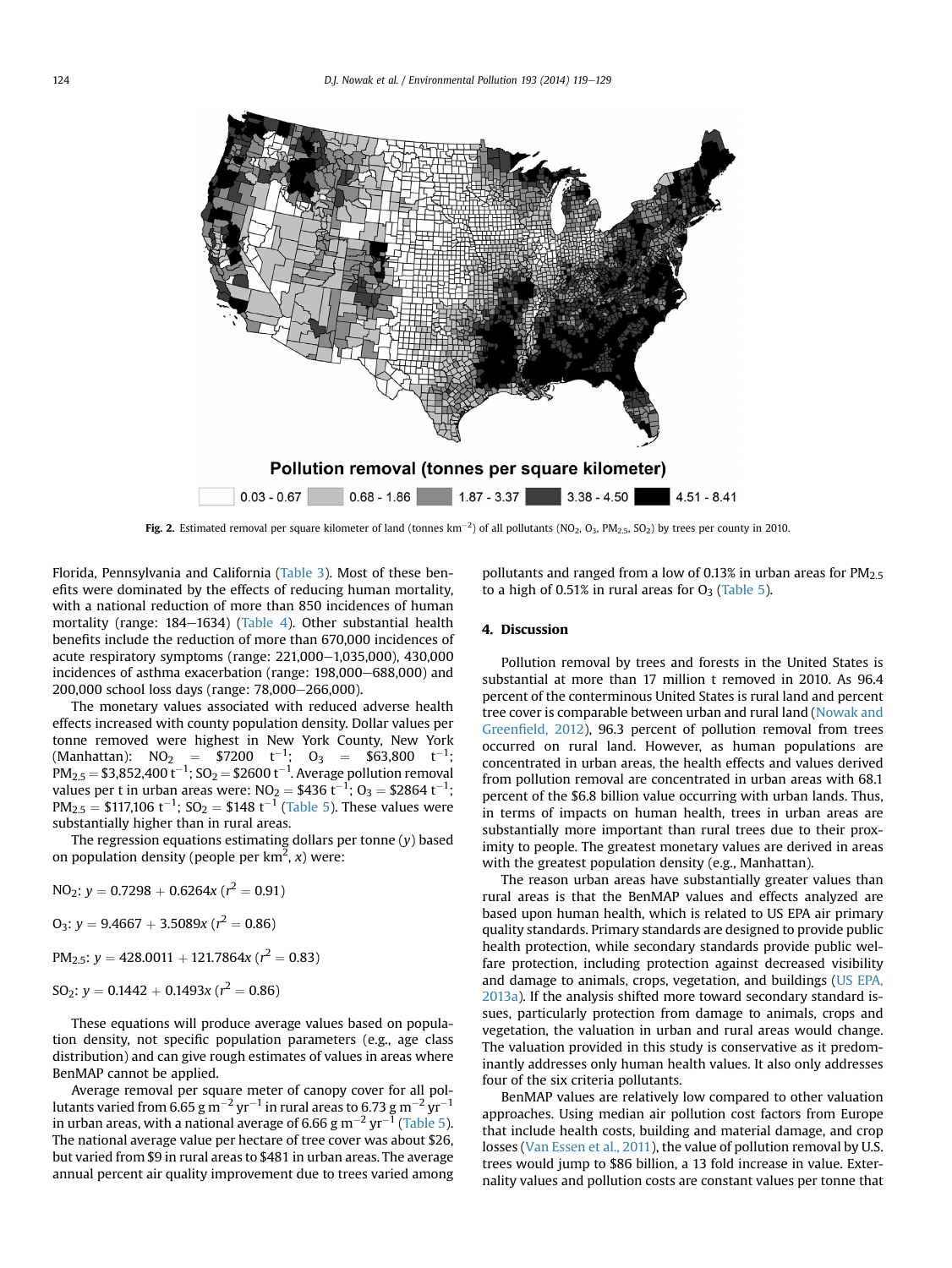Estimated removal of pollution and associated value (total and per hectare of land area) due to trees in the conterminous United States by state and District of Columbia.

| State                | All land        |                                    |                |                      |                     |                    |                 | Urban land            |                |                      |                   | Rural land                         |                |                      |  |
|----------------------|-----------------|------------------------------------|----------------|----------------------|---------------------|--------------------|-----------------|-----------------------|----------------|----------------------|-------------------|------------------------------------|----------------|----------------------|--|
|                      | Removal         |                                    | Value          |                      | Removal             |                    |                 | Value                 |                | Removal              |                   |                                    |                |                      |  |
|                      | $t \times 1000$ | $kg$ ha <sup><math>-1</math></sup> | $$ \times M^a$ | $$$ ha <sup>-1</sup> | %Urban <sup>b</sup> | %Tree <sup>c</sup> | $t \times 1000$ | $kg$ ha <sup>-1</sup> | $$ \times M^a$ | $$$ ha <sup>-1</sup> | $t$ $\times$ 1000 | $kg$ ha <sup><math>-1</math></sup> | $$ \times M^a$ | $$$ ha <sup>-1</sup> |  |
| Alabama              | 639.8           | 48.8                               | 227.1          | 17.3                 | 4.4                 | 70.0               | 18.8            | 32.9                  | 104.2          | 182.0                | 621.0             | 49.6                               | 122.9          | 9.8                  |  |
| Arizona              | 446.6           | 15.2                               | 24.9           | 0.8                  | 1.9                 | 19.2               | 6.0             | 10.6                  | 20.9           | 36.9                 | 440.5             | 15.3                               | 4.0            | 0.1                  |  |
| Arkansas             | 548.6           | 40.8                               | 95.8           | 7.1                  | 2.1                 | 57.2               | 7.0             | 24.8                  | 37.7           | 132.7                | 541.6             | 41.2                               | 58.2           | 4.4                  |  |
| California           | 1035.3          | 25.6                               | 446.2          | 11.0                 | 5.3                 | 36.1               | 36.4            | 17.0                  | 404.3          | 189.4                | 999.0             | 26.1                               | 41.9           | 1.1                  |  |
| Colorado             | 534.3           | 19.9                               | 15.7           | 0.6                  | 1.5                 | 23.6               | 2.0             | 5.0                   | 5.0            | 12.8                 | 532.4             | 20.1                               | 10.6           | 0.4                  |  |
| Connecticut          | 49.0            | 39.0                               | 120.3          | 95.7                 | 37.7                | 72.6               | 15.6            | 32.9                  | 102.3          | 216.0                | 33.4              | 42.6                               | 18.0           | 23.0                 |  |
| Delaware             | 15.7            | 31.0                               | 21.1           | 41.7                 | 20.9                | 33.3               | 2.7             | 25.4                  | 15.8           | 150.0                | 13.0              | 32.5                               | 5.3            | 13.2                 |  |
| District of Columbia | 0.3             | 18.5                               | 7.7            | 483.3                | 100.0               | 28.6 <sup>d</sup>  | 0.3             | 18.5                  | 7.7            | 483.3                | na                | na                                 | na             | na                   |  |
| Florida              | 638.9           | 44.6                               | 569.2          | 39.8                 | 13.7                | 54.9               | 61.5            | 31.4                  | 465.5          | 237.8                | 577.5             | 46.7                               | 103.7          | 8.4                  |  |
| Georgia              | 731.7           | 48.7                               | 352.3          | 23.5                 | 8.3                 | 66.4               | 50.0            | 40.1                  | 226.2          | 181.7                | 681.7             | 49.5                               | 126.1          | 9.2                  |  |
| Idaho                | 565.7           | 26.4                               | 42.8           | 2.0                  | 0.6                 | 37.9               | 1.4             | 10.5                  | 18.7           | 144.0                | 564.4             | 26.5                               | 24.1           | 1.1                  |  |
| Illinois             | 140.3           | 9.8                                | 149.4          | 10.4                 | 7.1                 | 15.6               | 11.2            | 10.9                  | 133.0          | 130.4                | 129.2             | 9.7                                | 16.4           | 1.2                  |  |
| Indiana              | 164.0           | 17.7                               | 96.2           | 10.4                 | 7.0                 | 25.7               | 8.4             | 12.9                  | 63.1           | 96.9                 | 155.5             | 18.1                               | 33.0           | 3.8                  |  |
| Iowa                 | 86.5            | 6.0                                | 28.2           | 2.0                  | 1.7                 | 10.4               | 2.1             | 8.4                   | 18.5           | 75.3                 | 84.4              | 5.9                                | 9.7            | 0.7                  |  |
| Kansas               | 85.8            | 4.1                                | 16.7           | 0.8                  | 1.2                 | 8.0                | 2.1             | 8.2                   | 11.7           | 46.5                 | 83.8              | 4.0                                | 5.0            | 0.2                  |  |
| Kentucky             | 334.9           | 32.6                               | 99.9           | 9.7                  | 3.6                 | 58.0               | 6.9             | 18.8                  | 42.1           | 115.0                | 328.0             | 33.1                               | 57.7           | 5.8                  |  |
| Louisiana            | 447.7           | 40.3                               | 142.6          | 12.8                 | 4.6                 | 51.5               | 15.7            | 31.0                  | 85.5           | 168.4                | 431.9             | 40.7                               | 57.0           | 5.4                  |  |
| Maine                | 401.0           | 49.9                               | 78.3           | 9.7                  | 1.2                 | 83.1               | 3.6             | 38.3                  | 23.2           | 248.1                | 397.4             | 50.0                               | 55.1           | 6.9                  |  |
| Maryland             | 95.2            | 37.6                               | 134.9          | 53.3                 | 20.6                | 42.8               | 16.8            | 32.1                  | 111.8          | 214.4                | 78.5              | 39.0                               | 23.1           | 11.5                 |  |
| Massachusetts        | 89.7            | 43.8                               | 250.1          | 122.2                | 38.0                | 70.8               | 30.2            | 38.9                  | 222.8          | 286.3                | 59.4              | 46.8                               | 27.3           | 21.5                 |  |
| Michigan             | 496.3           | 33.7                               | 177.4          | 12.0                 | 6.4                 | 59.5               | 21.8            | 23.2                  | 107.1          | 113.9                | 474.5             | 34.4                               | 70.3           | 5.1                  |  |
| Minnesota            | 335.5           | 16.3                               | 46.9           | 2.3                  | 2.2                 | 34.8               | 4.6             | 10.5                  | 26.7           | 60.3                 | 330.9             | 16.4                               | 20.1           | 1.0                  |  |
| Mississippi          | 564.2           | 46.8                               | 156.8          | 13.0                 | 2.4                 | 64.0               | 10.5            | 36.6                  | 60.4           | 210.9                | 553.7             | 47.0                               | 96.4           | 8.2                  |  |
| Missouri             | 502.7           | 28.2                               | 127.7          | 7.2                  | 3.0                 | 40.3               | 10.4            | 19.5                  | 70.2           | 132.1                | 492.4             | 28.5                               | 57.5           | 3.3                  |  |
| Montana              | 727.7           | 19.3                               | 28.1           | 0.7                  | 0.2                 | 27.5               | 0.5             | 6.6                   | 5.6            | 72.4                 | 727.2             | 19.3                               | 22.5           | 0.6                  |  |
| Nebraska             | 44.0            | 2.2                                | 5.4            | 0.3                  | 0.7                 | 3.6                | 0.5             | 3.9                   | 3.9            | 28.6                 | 43.5              | 2.2                                | 1.5            | 0.1                  |  |
| Nevada               | 210.1           | 7.4                                | 9.0            | 0.3                  | 0.7                 | 11.6               | 1.7             | 8.6                   | 8.1            | 41.0                 | 208.4             | 7.4                                | 0.9            | 0.0                  |  |
| New Hampshire        | 115.5           | 49.6                               | 44.1           | 18.9                 | 7.2                 | 88.9               | 5.9             | 35.2                  | 17.3           | 103.7                | 109.6             | 50.7                               | 26.7           | 12.4                 |  |
| New Jersey           | 69.1            | 36.0                               | 181.3          | 94.3                 | 39.7                | 57.0               | 21.9            | 28.7                  | 165.5          | 216.9                | 47.2              | 40.8                               | 15.7           | 13.6                 |  |
| New Mexico           | 452.7           | 14.4                               | 8.5            | 0.3                  | 0.7                 | 19.1               | 2.1             | 9.9                   | 4.3            | 20.0                 | 450.6             | 14.4                               | 4.2            | 0.1                  |  |
| New York             | 422.5           | 34.6                               | 433.4          | 35.5                 | 8.7                 | 65.0               | 31.9            | 30.0                  | 345.9          | 325.5                | 390.6             | 35.1                               | 87.5           | 7.9                  |  |
| North Carolina       | 564.7           | 44.8                               | 315.4          | 25.0                 | 9.5                 | 62.6               | 42.0            | 35.1                  | 176.5          | 147.5                | 522.7             | 45.8                               | 138.9          | 12.2                 |  |
| North Dakota         | 21.2            | 1.2                                | 1.4            | 0.1                  | 0.3                 | 2.6                | 0.1             | 2.1                   | 0.8            | 16.1                 | 21.1              | 1.2                                | 0.6            | 0.0                  |  |
| Ohio                 | 233.3           | 22.1                               | 268.0          | 25.3                 | 10.8                | 39.9               | 24.5            | 21.5                  | 205.3          | 179.7                | 208.8             | 22.1                               | 62.6           | 6.6                  |  |
| Oklahoma             | 302.9           | 17.1                               | 58.6           | 3.3                  | 1.9                 | 25.9               | 3.9             | 11.5                  | 26.9           | 79.6                 | 299.0             | 17.2                               | 31.6           | 1.8                  |  |
| Oregon               | 676.1           | 27.1                               | 159.9          | 6.4                  | 1.2                 | 40.8               | 5.0             | 17.5                  | 102.8          | 358.4                | 671.1             | 27.3                               | 57.1           | 2.3                  |  |
| Pennsylvania         | 437.0           | 37.7                               | 543.5          | 46.9                 | 10.5                | 65.8               | 30.8            | 25.2                  | 368.8          | 302.3                | 406.2             | 39.2                               | 174.7          | 16.8                 |  |
| Rhode Island         | 10.5            | 38.7                               | 33.6           | 123.3                | 38.7                | 70.3               | 2.9             | 27.8                  | 27.9           | 264.6                | 7.6               | 45.6                               | 5.7            | 34.3                 |  |
| South Carolina       | 371.2           | 47.6                               | 204.3          | 26.2                 | 7.9                 | 64.6               | 23.6            | 38.4                  | 118.5          | 192.3                | 347.6             | 48.4                               | 85.8           | 11.9                 |  |
| South Dakota         | 45.7            | 2.3                                | 3.7            | 0.2                  | 0.3                 | 5.7                | 0.2             | 4.2                   | 1.9            | 33.2                 | 45.4              | 2.3                                | 1.8            | 0.1                  |  |
| Tennessee            | 402.5           | 37.7                               | 183.2          | 17.2                 | 7.0                 | 57.1               | 19.9            | 26.5                  | 103.1          | 137.2                | 382.6             | 38.6                               | 80.1           | 8.1                  |  |
| Texas                | 1011.9          | 14.9                               | 317.2          | 4.7                  | 3.3                 | 23.4               | 36.5            | 16.1                  | 222.0          | 97.8                 | 975.4             | 14.8                               | 95.2           | 1.4                  |  |
| Utah                 | 331.4           | 15.6                               | 15.0           | 0.7                  | 1.1                 | 17.8               | 2.4             | 10.0                  | 11.5           | 48.6                 | 329.0             | 15.6                               | 3.5            | $0.2\,$              |  |
| Vermont              | 96.4            | 40.3                               | 22.2           | 9.3                  | 1.7                 | 81.5               | 1.0             | 25.5                  | 6.1            | 150.9                | 95.4              | 40.5                               | 16.1           | 6.8                  |  |
| Virginia             | 446.1           | 43.5                               | 171.6          | 16.7                 | 6.8                 | 66.7               | 21.4            | 30.8                  | 103.9          | 149.7                | 424.7             | 44.4                               | 67.7           | 7.1                  |  |
| Washington           | 535.5           | 31.0                               | 241.1          | 13.9                 | 3.6                 | 47.2               | 13.9            | 22.5                  | 168.6          | 272.6                | 521.5             | 31.3                               | 72.5           | 4.3                  |  |
| West Virginia        | 262.8           | 42.2                               | 77.7           | 12.5                 | 2.7                 | 81.4               | 4.5             | 27.5                  | 28.9           | 174.5                | 258.2             | 42.6                               | 48.8           | 8.1                  |  |
| Wisconsin            | 333.1           | 23.7                               | 84.8           | 6.0                  | 3.5                 | 47.7               | 7.0             | 14.4                  | 47.7           | 98.0                 | 326.1             | 24.1                               | 37.1           | 2.7                  |  |
| Wyoming              | 296.6           | 11.8                               | 4.3            | 0.2                  | 0.2                 | 14.5               | 0.4             | 7.0                   | 1.9            | 36.8                 | 296.2             | 11.8                               | 2.4            | 0.1                  |  |
| Conterminous U.S.    | 17,370.3        | 22.7                               | 6843.2         | 8.9                  | 3.6                 | 34.2               | 650.5           | 23.7                  | 4658.4         | 169.6                | 16,719.8          | 22.6                               | 2184.9         | 3.0                  |  |

 $a$  Millions of dollars.<br>b Percent of state lare

<span id="page-6-0"></span>Table 3

Percent of state land classified as urban (2010).

Percent tree cover in state (from [Nowak and Green](#page-9-0)field, 2012).

<sup>d</sup> From [Nowak et al. \(2006b\)](#page-9-0).

estimate more than human health impacts, while BenMAP's health valuation is dependent on human population density. Health values vary with human populations as humans are the recipients of the health benefits.

The greatest impact of trees on air pollution in terms of both magnitude and value were for  $O_3$  and particulate matter. Pollution removal amounts were highest for  $O_3$  due to the combination of relatively high concentrations and removal rates by trees for these pollutants (e.g., [Lovett, 1994\)](#page-9-0). Pollution removal monetary values were greatest for  $O_3$  and  $PM_{2.5}$  due to the estimated impact of changes in these pollutant concentrations on human mortality. BenMAP assigns the greatest value per incidence for human mortality, averaging \$7.8 million per incidence.

The amount and pattern of pollution removal in this study is comparable to those found for U.S. urban areas circa 1994 [\(Nowak](#page-9-0) [et al., 2006a](#page-9-0)), which used 1990 census data and 1994 pollution data to estimate pollution removal in U.S. urban areas at 711,000 t (\$3.8 billion). This amount compares to the current study's 2010 estimate for U.S. urban areas of 651,000 t (\$4.7 billion). These numbers are not directly comparable as the 1990 values included estimates for CO and  $PM_{10}$  removal, but did not directly include PM<sub>2.5</sub> removal. In addition, the valuation process has changed, shifting from externality-based estimates to human-health (Ben-MAP) estimates of dollar values. The total amount of urban land and thus urban tree cover has also increased between 1990 and 2010. Percent urban land in the conterminous United States increased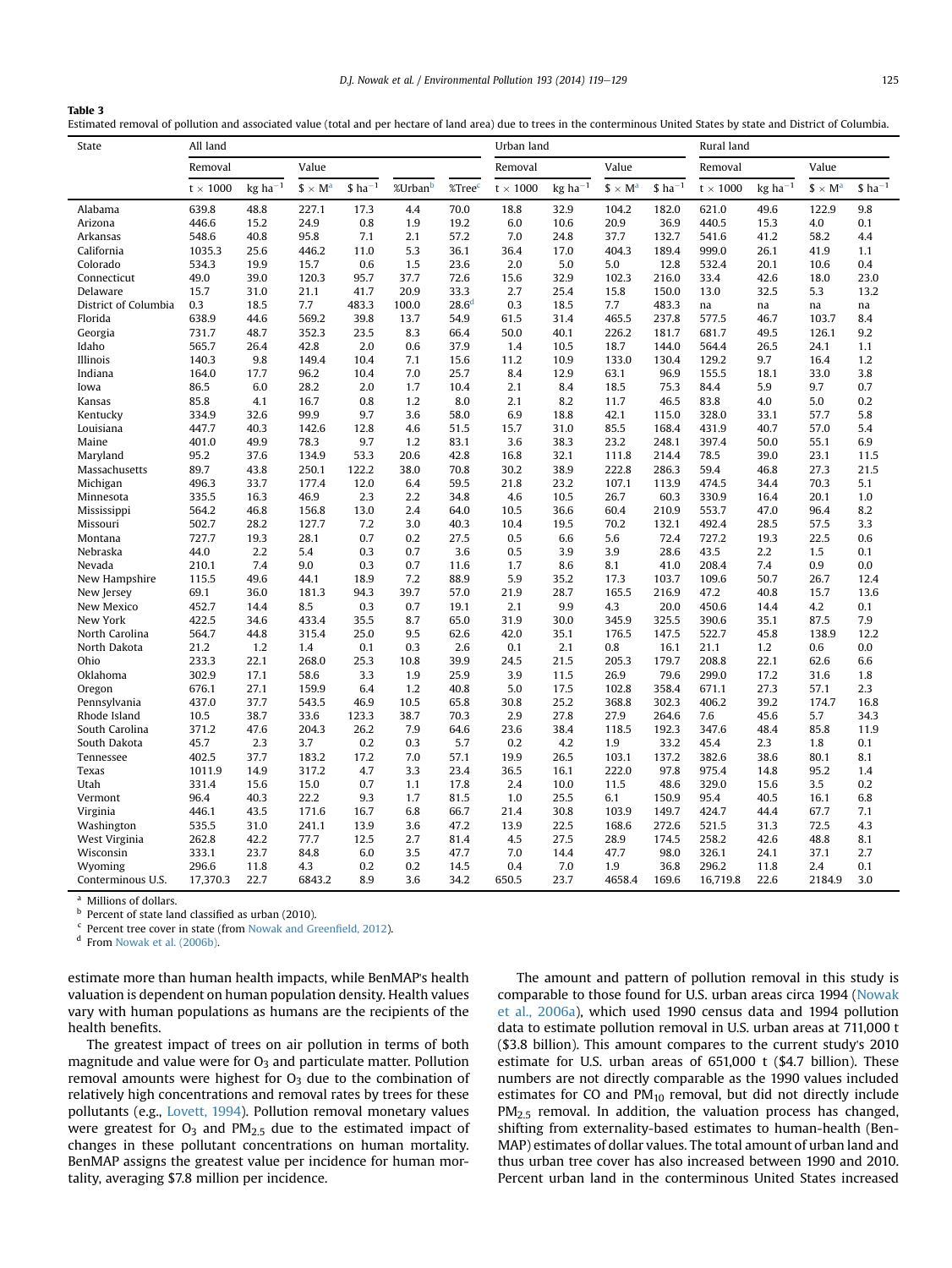#### <span id="page-7-0"></span>Table 4

Reduction in number of incidences and associated monetary value (\$) for various health effects due to pollutant reduction from trees.

|                   |                                                                                                                                                                                                                                                                                                                                                                                                                                                                                                      | Conterminous US      |               | Urban areas          |               | Rural areas |               |  |
|-------------------|------------------------------------------------------------------------------------------------------------------------------------------------------------------------------------------------------------------------------------------------------------------------------------------------------------------------------------------------------------------------------------------------------------------------------------------------------------------------------------------------------|----------------------|---------------|----------------------|---------------|-------------|---------------|--|
| Pollutant         | Adverse health Effect                                                                                                                                                                                                                                                                                                                                                                                                                                                                                | No. Inc <sup>a</sup> | Value         | No. Inc <sup>a</sup> | Value         | No. $Inca$  | Value         |  |
| NO <sub>2</sub>   | Asthma Exacerbation                                                                                                                                                                                                                                                                                                                                                                                                                                                                                  | 271,402              | 21,772,000    | 214,236              | 17,178,000    | 57,166      | 4,594,000     |  |
|                   | <b>Hospital Admissions</b>                                                                                                                                                                                                                                                                                                                                                                                                                                                                           | 640                  | 16,037,000    | 470                  | 11,823,000    | 170         | 4,214,000     |  |
|                   | <b>Acute Respiratory Symptoms</b>                                                                                                                                                                                                                                                                                                                                                                                                                                                                    | 18,179               | 565,000       | 14,666               | 455,000       | 3513        | 110,000       |  |
|                   | <b>Emergency Room Visits</b>                                                                                                                                                                                                                                                                                                                                                                                                                                                                         | 238                  | 100.000       | 185                  | 78,000        | 53          | 22,000        |  |
|                   | Total                                                                                                                                                                                                                                                                                                                                                                                                                                                                                                |                      | 38,473,000    |                      | 29,534,000    |             | 8,939,000     |  |
| O <sub>3</sub>    | Mortality<br><b>Acute Respiratory Symptoms</b><br><b>Hospital Admissions</b><br>School Loss Days<br><b>Emergency Room Visits</b><br>Total<br>Mortality<br>Chronic Bronchitis<br><b>Acute Respiratory Symptoms</b><br>Acute Myocardial Infarction<br>Asthma Exacerbation<br>Work Loss Days<br>Hospital Admissions, Cardiovascular<br>Hospital Admissions, Respiratory<br>Lower Respiratory Symptoms<br><b>Upper Respiratory Symptoms</b><br><b>Emergency Room Visits</b><br>Acute Bronchitis<br>Total | 275                  | 2,137,630,000 | 185                  | 1,439,586,000 | 90          | 698,044,000   |  |
|                   |                                                                                                                                                                                                                                                                                                                                                                                                                                                                                                      | 481,275              | 41,143,000    | 345,581              | 29,543,000    | 135.695     | 11,600,000    |  |
|                   |                                                                                                                                                                                                                                                                                                                                                                                                                                                                                                      | 1977                 | 20.326.000    | 1776                 | 13.852.000    | 201         | 6.474.000     |  |
|                   | <b>Acute Respiratory Symptoms</b><br>Asthma Exacerbation<br><b>Emergency Room Visits</b><br><b>Hospital Admissions</b>                                                                                                                                                                                                                                                                                                                                                                               | 202,399              | 19,874,000    | 146,939              | 14,428,000    | 55,460      | 5,446,000     |  |
|                   |                                                                                                                                                                                                                                                                                                                                                                                                                                                                                                      | 231                  | 97.000        | 167                  | 70,000        | 63          | 26,000        |  |
|                   |                                                                                                                                                                                                                                                                                                                                                                                                                                                                                                      |                      | 2,219,069,000 |                      | 1,497,479,000 |             | 721.590.000   |  |
| PM <sub>2.5</sub> |                                                                                                                                                                                                                                                                                                                                                                                                                                                                                                      | 577                  | 4,488,013,000 | 394                  | 3,062,289,000 | 183         | 1,425,724,000 |  |
|                   |                                                                                                                                                                                                                                                                                                                                                                                                                                                                                                      | 149                  | 41,706,000    | 106                  | 29,720,000    | 43          | 11,987,000    |  |
|                   |                                                                                                                                                                                                                                                                                                                                                                                                                                                                                                      | 169,701              | 16.634.000    | 122,484              | 12,006,000    | 47,216      | 4,628,000     |  |
|                   |                                                                                                                                                                                                                                                                                                                                                                                                                                                                                                      | 125                  | 11.219.000    | 85                   | 7.629.000     | 40          | 3.590.000     |  |
|                   |                                                                                                                                                                                                                                                                                                                                                                                                                                                                                                      | 137,298              | 11,161,000    | 98,467               | 8,005,000     | 38,831      | 3,157,000     |  |
|                   |                                                                                                                                                                                                                                                                                                                                                                                                                                                                                                      | 28,815               | 4,758,000     | 20,836               | 3,602,000     | 7979        | 1,157,000     |  |
|                   |                                                                                                                                                                                                                                                                                                                                                                                                                                                                                                      | 71                   | 2.705.000     | 49                   | 1.876.000     | 22          | 829,000       |  |
|                   |                                                                                                                                                                                                                                                                                                                                                                                                                                                                                                      | 58                   | 1,850,000     | 39                   | 1,246,000     | 19          | 604,000       |  |
|                   |                                                                                                                                                                                                                                                                                                                                                                                                                                                                                                      | 3900                 | 202,000       | 2809                 | 146,000       | 1091        | 57,000        |  |
|                   |                                                                                                                                                                                                                                                                                                                                                                                                                                                                                                      | 3168                 | 142,000       | 2284                 | 103,000       | 883         | 40,000        |  |
|                   |                                                                                                                                                                                                                                                                                                                                                                                                                                                                                                      | 203                  | 84.000        | 150                  | 62.000        | 53          | 22,000        |  |
|                   |                                                                                                                                                                                                                                                                                                                                                                                                                                                                                                      | 320                  | 28,000        | 231                  | 20,000        | 89          | 8000          |  |
|                   |                                                                                                                                                                                                                                                                                                                                                                                                                                                                                                      |                      | 4,578,503,000 |                      | 3,126,703,000 |             | 1,451,800,000 |  |
| SO <sub>2</sub>   |                                                                                                                                                                                                                                                                                                                                                                                                                                                                                                      | 2865                 | 90.000        | 2042                 | 64.000        | 823         | 26,000        |  |
|                   |                                                                                                                                                                                                                                                                                                                                                                                                                                                                                                      | 25,334               | 1,998,000     | 17,680               | 1,393,000     | 7654        | 605,000       |  |
|                   |                                                                                                                                                                                                                                                                                                                                                                                                                                                                                                      | 111                  | 46,000        | 81                   | 34,000        | 30          | 12,000        |  |
|                   |                                                                                                                                                                                                                                                                                                                                                                                                                                                                                                      | 174                  | 5,322,000     | 112                  | 3,432,000     | 62          | 1,891,000     |  |
|                   | Total                                                                                                                                                                                                                                                                                                                                                                                                                                                                                                |                      | 7,457,000     |                      | 4,923,000     |             | 2,534,000     |  |

<sup>a</sup> reduction in number of incidences.

#### Table 5

Average annual values per tonne (\$ t<sup>-1</sup>) of removal and per hectare of tree cover (\$ ha<sup>-1</sup>), average grams of removal per square meter of tree cover (g m<sup>-2</sup>) and average absolute and percent reduction in pollutant concentration in the conterminous United States (2010).

|                                                                                    | Conterminous US        |                                        |                                      | Urban areas                   |                                            |                                      |                                  |                                  | Rural areas |                                      |                                      |                                  |                                  |  |
|------------------------------------------------------------------------------------|------------------------|----------------------------------------|--------------------------------------|-------------------------------|--------------------------------------------|--------------------------------------|----------------------------------|----------------------------------|-------------|--------------------------------------|--------------------------------------|----------------------------------|----------------------------------|--|
| Pollutant                                                                          | $$t^{-1}$              | $$$ ha <sup>-1</sup>                   | $g \text{m}^{-2}$                    | $C_{+}^{-1}$                  | $$$ ha <sup>-1</sup>                       | $g \text{ m}^{-2}$                   | $\Delta C^a$                     | $\%$ $\Delta C^D$                | $$t^-$      | $$$ ha <sup>-1</sup>                 | $g \text{ m}^{-2}$                   | $\Delta C^a$                     | $\%$ $\Delta C^b$                |  |
| NO <sub>2</sub><br>O <sub>3</sub><br>PM <sub>2.5</sub><br>SO <sub>2</sub><br>Total | 27<br>155<br>6587<br>8 | 0.15<br>8.50<br>17.54<br>0.03<br>26.22 | 0.55<br>5.49<br>0.27<br>0.35<br>6.66 | 436<br>2864<br>117.106<br>148 | 3.05<br>154.76<br>323.14<br>0.51<br>481.47 | 0.70<br>5.40<br>0.28<br>0.34<br>6.73 | 0.018<br>0.107<br>0.013<br>0.006 | 0.229<br>0.359<br>0.127<br>0.340 | 52<br>2169  | 0.04<br>2.87<br>5.78<br>0.01<br>8.69 | 0.55<br>5.49<br>0.27<br>0.35<br>6.65 | 0.021<br>0.156<br>0.019<br>0.009 | 0.296<br>0.514<br>0.199<br>0.483 |  |

<sup>a</sup> Average annual reduction in hourly concentration in ppb, except for PM<sub>2.5</sub> ( $\mu$ g m<sup>-3</sup>).

**b** Average percent annual reduction in hourly concentration.

from 2.5 percent in 1990 to 3.1 in 2000 ([Nowak et al., 2005\)](#page-9-0) and to 3.6 in 2010. The amount of urban tree cover has increased from around 6.7 million hectares in 1990 to 9.6 million hectares in 2010. Thus, as urban land and population continue to expand, the amount and value of pollution removal by urban trees will continue to increase.

Typical annual air quality improvement due to pollution removal by trees was less than one percent, which is comparable to values in [Nowak et al. \(2006a\).](#page-9-0) Maximum annual air quality improvement in some areas reached between 2 and 4.5 percent depending upon meteorological conditions. In heavily forested areas, peak one hour improvements could reach as high as 16 percent [\(Nowak et al., 2006a](#page-9-0)).

In general, the greater the tree cover, the greater the pollution removal; and the greater the removal and population density, the greater the value. However, trees also affect air quality in ways not analyzed in this paper. Trees reduce air temperatures, which can lead to reduced emissions from various anthropogenic sources (e.g., [Cardelino and Chameides, 1990](#page-8-0)). Trees around buildings alter building energy use (e.g., [Heisler, 1986\)](#page-9-0) and consequent emissions from power plants. Trees reduce wind speeds, lowering mixing heights and can therefore increase pollution concentrations (e.g., [Nowak et al., 2006a\)](#page-9-0). Trees also emit varying levels of volatile organic compounds (VOCs) that are precursor chemicals to  $O<sub>3</sub>$  and PM2.5 formation (e.g., [Chameides et al., 1988; Hodan and Barnard,](#page-8-0) [2004](#page-8-0)). More research is needed on how these factors combine to affect air pollution concentrations.

The issue of fine-scale effects on pollution concentrations also needs to be addressed  $-$  how do tree configurations alter local pollutant concentrations? Local-scale effects will differ depending upon vegetation designs. This county-wide modeling focused on broad-scale estimates of pollution removal by trees on air quality. At the local scale, pollution concentrations can be increased if trees: a) trap the pollutants beneath tree canopies near emission sources (e.g., along road ways, [Gromke and Ruck, 2009; Wania et al., 2012;](#page-9-0) [Salmond et al., 2013; Vos et al., 2013\)](#page-9-0), b) limit dispersion by reducing wind speeds, and/or c) lower mixing heights by reducing wind speeds [\(Nowak et al., 2006a](#page-9-0)). Under stable atmospheric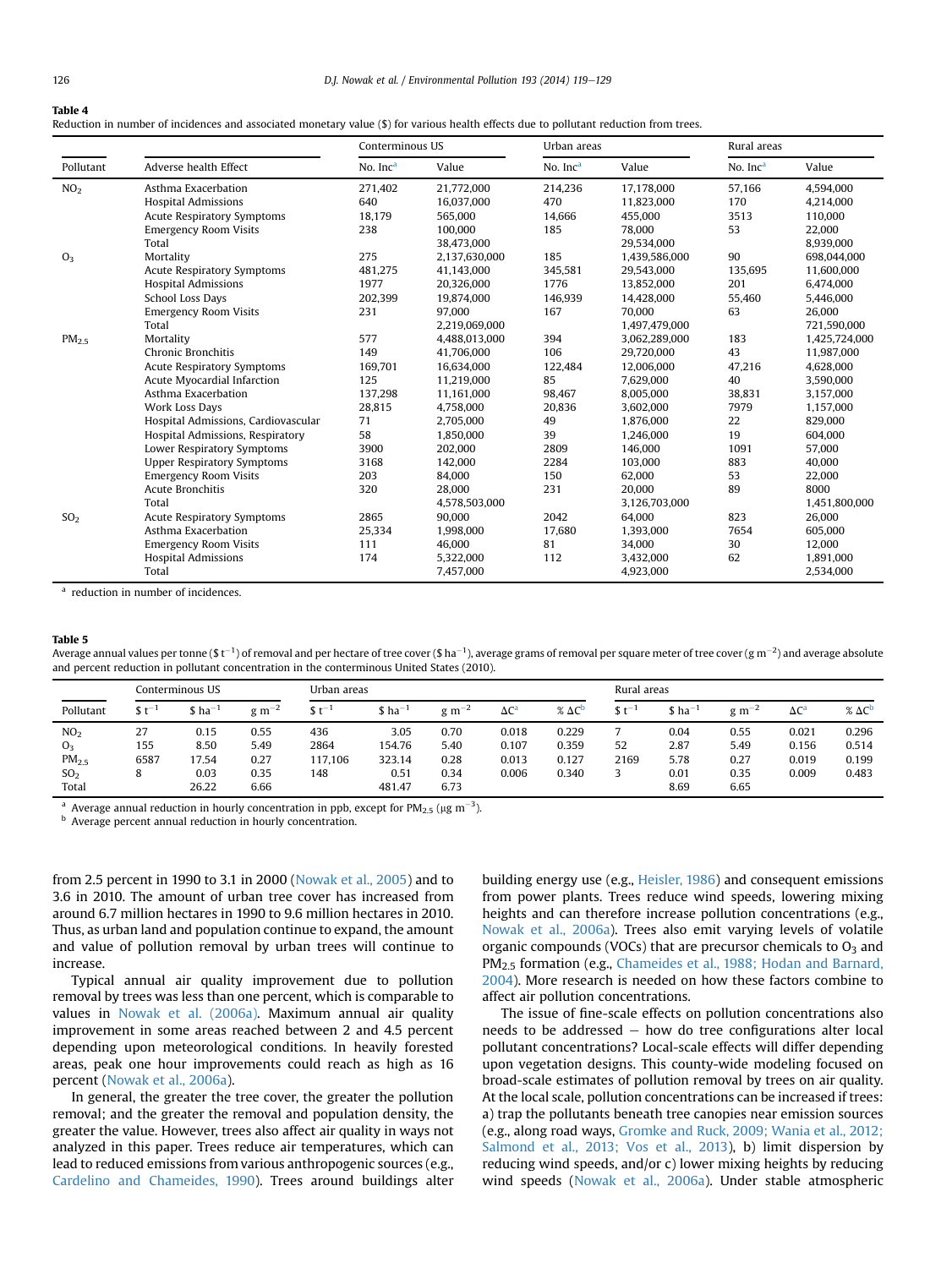<span id="page-8-0"></span>conditions (limited mixing), tree removal could lead to greater reductions in pollution concentrations at the ground level by limiting mixing with air pollutants above the canopy. Large stands of trees can also reduce pollutant concentrations in the interior of the stand due to increased distance from emission sources and increased dry deposition (e.g., Dasch, 1987; Cavanagh et al., 2009). Thus, localscale design of trees and forests can affect local-scale pollutant concentrations. More research is needed that accounts for vegetation configuration and source-sink relationships in order to maximize beneficial tree effects on pollutant concentrations and human exposure to air pollution.

Removal rates by trees will vary locally based on several additional factors, including:  $a)$  amount of tree cover  $-$  increased cover increases removal; b) pollution concentration  $-$  increased concentration generally increases removal; c) length of growing season  $\mathcal{L}$  longer growing seasons increase removal; d) percent evergreen leaf area  $-$  increased evergreen leaf area increases pollution removal during leaf-off seasons; and e) meteorological conditions  $-$  these affect dry deposition pollution removal rates. In addition, various factors that affect tree health and transpiration (e.g., drought or other environmental stressors) can affect the removal of gaseous pollutants by trees by limiting gas exchange at the leaf surface.

This study does not address the issue of advection, where pollution removal in rural areas surrounding urban areas could lower the pollution concentrations arriving into urban areas (or vice versa). As many pollutants are generated locally, this may not be a major factor, but for some pollutants, particularly secondary pollutants such as  $O_3$  that are formed from chemical reactions, the reduction of pollutants in rural areas could have an impact on urban pollutant concentrations. The magnitude of this potential impact is unknown.

Though there are various limitations to these estimates, the results give a first-order approximation of the magnitude of pollution removal by trees and their effect on human health. Limitations of the analysis include: a) limitations associated with modeling particulate matter removal and resuspension (see [Nowak](#page-9-0) [et al., 2013](#page-9-0)), b) limited number of weather and pollutant monitors nationally, i.e., use of closest weather and pollution data might not represent the true average for the county and rural concentrations may be overestimated if using urban monitors to represent rural areas, c) uncertainties associated with estimating tree cover and leaf area indices in each county, d) the boundary layer is assumed to be well-mixed (unstable), which will likely lead to conservative estimates of concentration reductions during stable conditions, e) limitations associated with estimating human health effects and values using BenMAP, and f) results focus only on pollution removal and do not include other generally positive (i.e., air temperature reduction, building energy use conservation) and negative (VOC emissions, reduced wind speeds) effects of trees on air quality.

Despite the limitations, there are several advantages to the modeling estimates, which include: a) use of best available measured tree, weather, population and pollution data for each county, b) incorporating hourly interactions between deposition velocities and pollution concentrations ( $F = V_d \times C$ ), c) hourly resuspension of  $PM<sub>2.5</sub>$  based on wind speeds, d) estimates of pollution removal effects on pollution concentration changes, and e) linking pollution effects with human health effects through BenMAP. The methodological approach used in this paper can also be applied in other countries to help assess the broad-scale impacts of pollution removal by trees on air quality. If BenMAP analyses are not run to determine health impacts, the generalized regression equations could give a broad indication of health values provided by improved air quality based on population density. Though future research and modeling are needed to help overcome current limitations, these estimates provide the best available and most comprehensive estimates of pollution removal effects by U.S. trees on human health.

# 5. Conclusion

Modeling broad-scale effects of pollution removal by trees on air pollution concentrations and human health reveals that while the percent reduction in pollution concentration averages less than one percent, trees remove substantial amounts of pollution and can produce substantial health benefits and monetary values across the nation, with most of the health values derived from urban trees.

#### Acknowledgments

Funding for this project was provided in part by the U.S. Forest Service's RPA Assessment Staff and State & Private Forestry's Urban and Community Forestry Program. We thank Laura Jackson and Shawn Landry for comments on previous versions of this manuscript and John Stanovick for statistical assistance and review.

## References

- [Abbey, D.E., Ostro, B.E., Petersen, F., Burchette, R.J., 1995. Chronic respiratory](http://refhub.elsevier.com/S0269-7491(14)00239-5/sref1) [symptoms associated with estimated long-term ambient concentrations of Fine](http://refhub.elsevier.com/S0269-7491(14)00239-5/sref1) [particulates less than 2.5 microns in aerodynamic diameter \(PM2.5\) and other](http://refhub.elsevier.com/S0269-7491(14)00239-5/sref1) air pollutants. J. Expo. Anal. Environ. Epidemiol. 5  $(2)$ , 137-[159.](http://refhub.elsevier.com/S0269-7491(14)00239-5/sref1)
- Abt Associates, 2010. BenMAP Environmental Benefits Mapping and Analysis Program. Office of Air Quality Planning and Standards U.S. Environmental Protection Agency, Research Triangle Park, NC, 283 pp. [http://www.epa.gov/](http://www.epa.gov/airquality/benmap/models/BenMAPManualAugust2010.pdf) [airquality/benmap/models/BenMAPManualAugust2010.pdf](http://www.epa.gov/airquality/benmap/models/BenMAPManualAugust2010.pdf) (accessed 24.05.12.).
- [Bell, M.L., Dominici, F., Samet, J.M., 2005. A meta-analysis of time-series studies of](http://refhub.elsevier.com/S0269-7491(14)00239-5/sref3) [ozone and mortality with comparison to the national morbidity, mortality, and](http://refhub.elsevier.com/S0269-7491(14)00239-5/sref3) air pollution study. Epidemiology 16 (4),  $436-445$  $436-445$ .
- [Bell, M.L., Ebisu, K., Peng, R.D., Walker, J., Samet, J.M., Zeger, S.L., Dominici, F., 2008.](http://refhub.elsevier.com/S0269-7491(14)00239-5/sref4) [Seasonal and regional short-term effects of Fine particles on hospital admis](http://refhub.elsevier.com/S0269-7491(14)00239-5/sref4)[sions in 202 US counties, 1999](http://refhub.elsevier.com/S0269-7491(14)00239-5/sref4)-[2005. Am. J. Epidemiol. 168 \(11\), 1301](http://refhub.elsevier.com/S0269-7491(14)00239-5/sref4)-[1310.](http://refhub.elsevier.com/S0269-7491(14)00239-5/sref4)
- [Burnett, R.T., Smith-Doiron, M., Stieb, D., Raizenne, M.E., Brook, J.R., Dales, R.E.,](http://refhub.elsevier.com/S0269-7491(14)00239-5/sref5) [Leech, J.A., Cakmak, S., Krewski, D., 2001. Association between ozone and](http://refhub.elsevier.com/S0269-7491(14)00239-5/sref5) [hospitalization for acute respiratory diseases in children less than 2 years of](http://refhub.elsevier.com/S0269-7491(14)00239-5/sref5)
- [age. Am. J. Epidemiol. 153 \(5\), 444](http://refhub.elsevier.com/S0269-7491(14)00239-5/sref5)–[452](http://refhub.elsevier.com/S0269-7491(14)00239-5/sref5).<br>[Cardelino, C.A., Chameides, W.L., 1990. Natural hydrocarbons, urbanization, and](http://refhub.elsevier.com/S0269-7491(14)00239-5/sref6) [urban ozone. J. Geophys. Res. 95 \(D9\), 13,971](http://refhub.elsevier.com/S0269-7491(14)00239-5/sref6)-[13,979](http://refhub.elsevier.com/S0269-7491(14)00239-5/sref6).
- [Cavanagh, J.E., Zawar-Reza, P., Wilson, J.G., 2009. Spatial attenuation of ambient](http://refhub.elsevier.com/S0269-7491(14)00239-5/sref7) [particulate matter air pollution within an urbanised native forest patch. Urban](http://refhub.elsevier.com/S0269-7491(14)00239-5/sref7) For. Urban Green. 8,  $21-30$  $21-30$ .
- [Chameides, W.L., Lindsay, R.W., Richardson, J., Kiang, C.S., 1988. The role of biogenic](http://refhub.elsevier.com/S0269-7491(14)00239-5/sref8) [hydrocarbons in urban photochemical smog: Atlanta as a case study. Science](http://refhub.elsevier.com/S0269-7491(14)00239-5/sref8) [241, 1473](http://refhub.elsevier.com/S0269-7491(14)00239-5/sref8)-[1475.](http://refhub.elsevier.com/S0269-7491(14)00239-5/sref8)
- [Chen, L., Jennison, B.L., Yang, W., Omaye, S.T., 2000. Elementary school absenteeism](http://refhub.elsevier.com/S0269-7491(14)00239-5/sref9)<br>[and air pollution. Inhal. Toxicol. 12 \(11\), 997](http://refhub.elsevier.com/S0269-7491(14)00239-5/sref9)–[1016](http://refhub.elsevier.com/S0269-7491(14)00239-5/sref9).
- [Darley, E.F., 1971. Vegetation damage from air pollution. In: Starkman, E.S. \(Ed.\),](http://refhub.elsevier.com/S0269-7491(14)00239-5/sref10) [Combustion-generated Air Pollution. Plenum Press, New York, pp. 245](http://refhub.elsevier.com/S0269-7491(14)00239-5/sref10)-[255.](http://refhub.elsevier.com/S0269-7491(14)00239-5/sref10)
- [Dasch, J.M., 1987. Measurement of dry deposition to surfaces in deciduous and pine](http://refhub.elsevier.com/S0269-7491(14)00239-5/sref11) canopies. Environ. Pollut.  $44$ ,  $261-277$
- Davidson, K., Hallberg, A., McCubbin, D., Hubbell, B., 2007. Analysis of  $PM_2$ 5 [using](http://refhub.elsevier.com/S0269-7491(14)00239-5/sref12) the environmental benefi[ts mapping and analysis program \(BenMAP\). J. Toxicol.](http://refhub.elsevier.com/S0269-7491(14)00239-5/sref12) Environ. Health, Part A  $70, 332-346$  $70, 332-346$ .
- Delfi[no, R.J., Zeiger, R.S., Seltzer, J.M., Street, D.H., McLaren, C.E., 2002. Association of](http://refhub.elsevier.com/S0269-7491(14)00239-5/sref13) [asthma symptoms with peak particulate air pollution and effect modi](http://refhub.elsevier.com/S0269-7491(14)00239-5/sref13)fication by anti-infl[ammatory medication use. Environ. Health Perspect. 110 \(10\),](http://refhub.elsevier.com/S0269-7491(14)00239-5/sref13) [A607](http://refhub.elsevier.com/S0269-7491(14)00239-5/sref13)-[A617.](http://refhub.elsevier.com/S0269-7491(14)00239-5/sref13)
- [Dockery, D.W., Cunningham, J., Damokosh, A.I., Neas, L.M., Spengler, J.D.,](http://refhub.elsevier.com/S0269-7491(14)00239-5/sref14) [Koutrakis, P., Ware, J.H., Raizenne, M., Speizer, F.E., 1996. Health effects of acid](http://refhub.elsevier.com/S0269-7491(14)00239-5/sref14) [aerosols on North American children](http://refhub.elsevier.com/S0269-7491(14)00239-5/sref14) - [respiratory symptoms. Environ. Health](http://refhub.elsevier.com/S0269-7491(14)00239-5/sref14) [Perspect. 104 \(5\), 500](http://refhub.elsevier.com/S0269-7491(14)00239-5/sref14)-[505.](http://refhub.elsevier.com/S0269-7491(14)00239-5/sref14)
- [Fann, N., Lamson, A.D., Anenberg, S.C., Wesson, K., Risley, D., Hubbell, B., 2012.](http://refhub.elsevier.com/S0269-7491(14)00239-5/sref15) [Estimating the national public health Burden associated with exposure to](http://refhub.elsevier.com/S0269-7491(14)00239-5/sref15) [ambient PM2.5 and ozone. Risk Anal. 32, 81](http://refhub.elsevier.com/S0269-7491(14)00239-5/sref15)-[95.](http://refhub.elsevier.com/S0269-7491(14)00239-5/sref15)
- [Fung, K.Y., Khan, S., Krewski, D., Chen, Y., 2006. Association between air pollution](http://refhub.elsevier.com/S0269-7491(14)00239-5/sref16) [and multiple respiratory hospitalizations among the elderly in Vancouver,](http://refhub.elsevier.com/S0269-7491(14)00239-5/sref16) [Canada. Inhal. Toxicol. 18 \(13\), 1005](http://refhub.elsevier.com/S0269-7491(14)00239-5/sref16)-[1011.](http://refhub.elsevier.com/S0269-7491(14)00239-5/sref16)
- [Gilliland, F.D., Berhane, K., Rappaport, E.B., Thomas, D.C., Avol, E., Gauderman, W.J.,](http://refhub.elsevier.com/S0269-7491(14)00239-5/sref17) [London, S.J., Margolis, H.G., McConnell, R., Islam, K.T., Peters, J.M., 2001. The](http://refhub.elsevier.com/S0269-7491(14)00239-5/sref17) [effects of ambient air pollution on school absenteeism due to respiratory ill](http://refhub.elsevier.com/S0269-7491(14)00239-5/sref17)[nesses. Epidemiology 12 \(1\), 43](http://refhub.elsevier.com/S0269-7491(14)00239-5/sref17)-[54.](http://refhub.elsevier.com/S0269-7491(14)00239-5/sref17)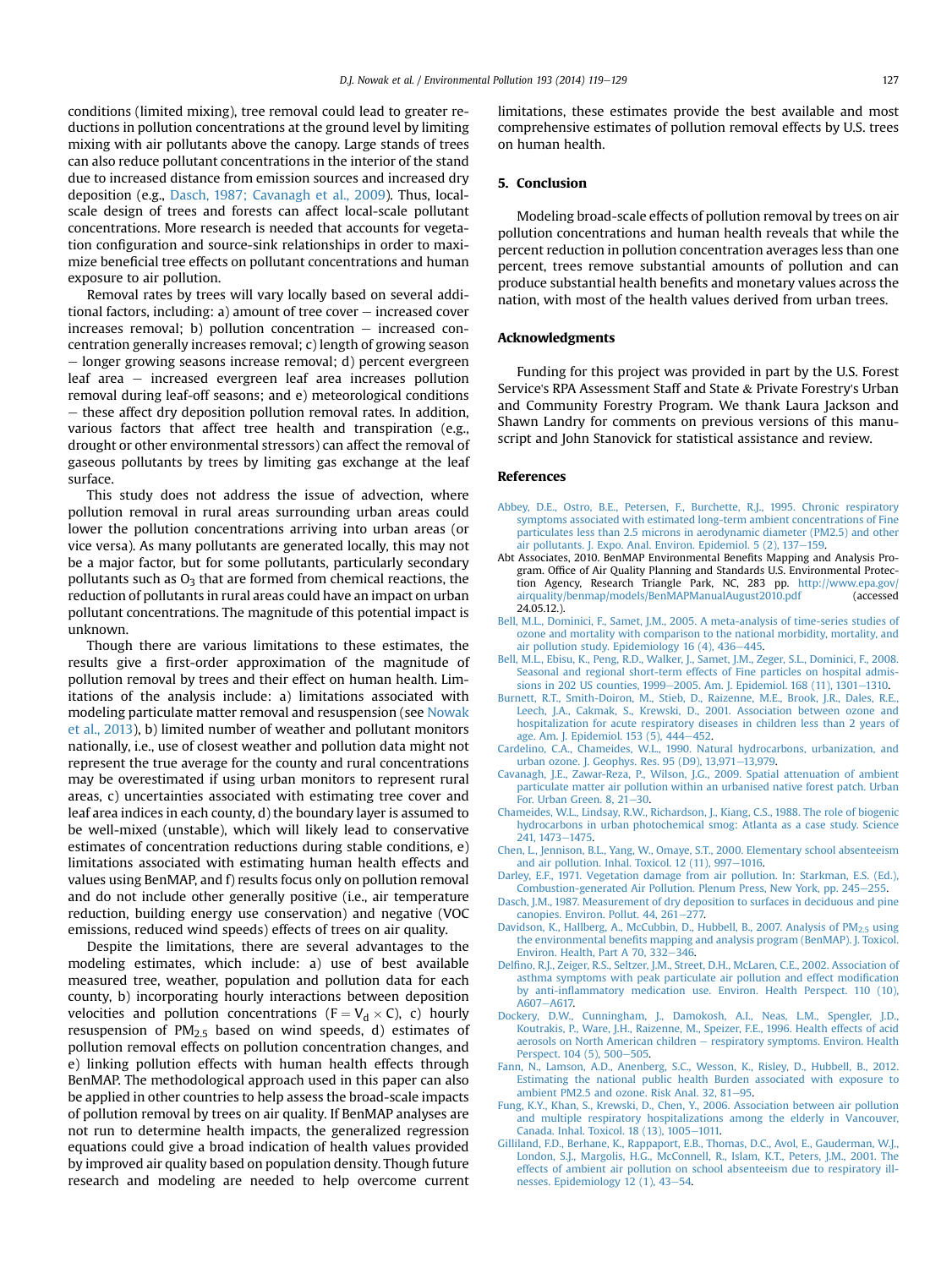<span id="page-9-0"></span>[Gromke, C., Ruck, B., 2009. On the impact of trees on dispersion processes of traf](http://refhub.elsevier.com/S0269-7491(14)00239-5/sref18)fic emissions in street canyons. Boundary-Layer Meteorol. 131  $(1)$ , 19-[34.](http://refhub.elsevier.com/S0269-7491(14)00239-5/sref18)

- Heisler, G.M., 1986. Energy savings with trees. I. Arboric. 12 (5), 113-[125](http://refhub.elsevier.com/S0269-7491(14)00239-5/sref19). [Hicks, B.B., Matt, D.R., McMillen, R.T., 1989. A micrometeorological investigation of](http://refhub.elsevier.com/S0269-7491(14)00239-5/sref20)
- the surface exchange of O<sub>3</sub>, SO<sub>2</sub>, and NO<sub>2</sub>: a case study. Boundary-Layer [Meteorol. 47, 321](http://refhub.elsevier.com/S0269-7491(14)00239-5/sref20)-[336](http://refhub.elsevier.com/S0269-7491(14)00239-5/sref20).
- [Hirabayashi, S., Kroll, C.N., Nowak, D.J., 2011. Component-based development and](http://refhub.elsevier.com/S0269-7491(14)00239-5/sref21) [sensitivity analyses of an air pollutant dry deposition model. Environ. Model.](http://refhub.elsevier.com/S0269-7491(14)00239-5/sref21) Softw.  $26, 804 - 816$  $26, 804 - 816$ .
- Hirabayashi, S., Kroll, C.N., Nowak, D.J., 2012. i-Tree Eco Dry Deposition Model Descriptions. [http://www.itreetools.org/eco/resources/iTree\\_Eco\\_Dry\\_](http://www.itreetools.org/eco/resources/iTree_Eco_Dry_Deposition_Model_Descriptions.pdf) [Deposition\\_Model\\_Descriptions.pdf](http://www.itreetools.org/eco/resources/iTree_Eco_Dry_Deposition_Model_Descriptions.pdf) (accessed 09.10.13.).
- Hodan, W.B., Barnard, W.R., 2004. Evaluating the Contribution of PM2.5 Precursor Gases and Re-entrained Road Emissions to Mobile Source PM2.5 Particulate Matter Emissions. MACTEC Under Contract to the Federal Highway Administration, p. 53. <http://www.epa.gov/ttnchie1/conference/ei13/mobile/hodan.pdf> (accessed 19.06.12.).
- [Ito, K., Thurston, G.D., Silverman, R.A., 2007. Characterization of PM2.5, gaseous](http://refhub.elsevier.com/S0269-7491(14)00239-5/sref24) [pollutants, and meteorological interactions in the context of time-series health](http://refhub.elsevier.com/S0269-7491(14)00239-5/sref24) [effects models. J. Expo. Sci. Environ. Epidemiol. 17 \(Suppl. 2\), S45](http://refhub.elsevier.com/S0269-7491(14)00239-5/sref24)–[S60.](http://refhub.elsevier.com/S0269-7491(14)00239-5/sref24)
- [Laden, F., Schwartz, J., Speizer, F.E., Dockery, D.W., 2006. Reduction in Fine partic](http://refhub.elsevier.com/S0269-7491(14)00239-5/sref25)[ulate air pollution and mortality: Extended follow-up of the Harvard six cities](http://refhub.elsevier.com/S0269-7491(14)00239-5/sref25) [study. Am. J. Respir. Critical Care Med. 173 \(6\), 667](http://refhub.elsevier.com/S0269-7491(14)00239-5/sref25)-[672](http://refhub.elsevier.com/S0269-7491(14)00239-5/sref25).
- [Levy, J.I., Chemerynski, S.M., Sarnat, J.A., 2005. Ozone exposure and mortality: an](http://refhub.elsevier.com/S0269-7491(14)00239-5/sref26) [empiric bayes metaregression analysis. Epidemiology 16 \(4\), 458](http://refhub.elsevier.com/S0269-7491(14)00239-5/sref26)-[468.](http://refhub.elsevier.com/S0269-7491(14)00239-5/sref26)
- [Lovett, G.M., 1994. Atmospheric deposition of nutrients and pollutants in North](http://refhub.elsevier.com/S0269-7491(14)00239-5/sref27) [America: an ecological perspective. Ecol. Appl. 4, 629](http://refhub.elsevier.com/S0269-7491(14)00239-5/sref27)-[650.](http://refhub.elsevier.com/S0269-7491(14)00239-5/sref27)
- [Luginaah, I.N., Fung, K.Y., Gorey, K.M., Webster, G., Wills, C., 2005. Association of](http://refhub.elsevier.com/S0269-7491(14)00239-5/sref28) inaan, i.i.v., rung, K.r., Gorey, K.w., webster, G., wins, C., 2005. Association in<br>ambient air pollution with respiratory hospitalization in a government-<br>designated "area of concern": the case of Windsor, Ontario. Enviro [Perspect. 113 \(3\), 290](http://refhub.elsevier.com/S0269-7491(14)00239-5/sref28)-[296](http://refhub.elsevier.com/S0269-7491(14)00239-5/sref28).
- [Mar, T.F., Koenig, J.Q., Primomo, J., 2010. Associations between asthma emergency](http://refhub.elsevier.com/S0269-7491(14)00239-5/sref29) [visits and particulate matter sources, including diesel emissions from stationary](http://refhub.elsevier.com/S0269-7491(14)00239-5/sref29) generators in Tacoma, Washington, Inhal, Toxicol, 22 (6), 445–[448](http://refhub.elsevier.com/S0269-7491(14)00239-5/sref29).
- [Mar, T.F., Larson, T.V., Stier, R.A., Claiborn, C., Koenig, J.Q., 2004. An analysis of the](http://refhub.elsevier.com/S0269-7491(14)00239-5/sref30) [association between respiratory symptoms in subjects with asthma and daily](http://refhub.elsevier.com/S0269-7491(14)00239-5/sref30) [air pollution in Spokane, Washington. Inhal. Toxicol. 16 \(13\), 809](http://refhub.elsevier.com/S0269-7491(14)00239-5/sref30)-[815](http://refhub.elsevier.com/S0269-7491(14)00239-5/sref30).
- [McDonald, A.G., Bealey, W.J., Fowler, D., Dragosits, U., Skiba, U., Smith, R.I.,](http://refhub.elsevier.com/S0269-7491(14)00239-5/sref31) [Donovan, R.G., Brett, H.E., Hewitt, C.N., Nemitz, E., 2007. Quantifying the effect](http://refhub.elsevier.com/S0269-7491(14)00239-5/sref31) of urban tree planting on concentrations and depositions of  $PM_{10}$  [in two UK](http://refhub.elsevier.com/S0269-7491(14)00239-5/sref31) conurbations. Atmos. Environ.  $41, 8455-8467.$  $41, 8455-8467.$
- [Michaud, J.P., Grove, J.S., Krupitsky, D., 2004. Emergency department visits and](http://refhub.elsevier.com/S0269-7491(14)00239-5/sref32) "vog"[-related air quality in Hilo, Hawai](http://refhub.elsevier.com/S0269-7491(14)00239-5/sref32)'i. Environ. Res. 95 (1), 11-[19](http://refhub.elsevier.com/S0269-7491(14)00239-5/sref32).
- [Moolgavkar, S.H., 2000. Air pollution and hospital admissions for diseases of the](http://refhub.elsevier.com/S0269-7491(14)00239-5/sref33) [circulatory system in three U.S. metropolitan areas. J. Air Waste Manag. Assoc.](http://refhub.elsevier.com/S0269-7491(14)00239-5/sref33) [50 \(7\), 1199](http://refhub.elsevier.com/S0269-7491(14)00239-5/sref33)-[1206](http://refhub.elsevier.com/S0269-7491(14)00239-5/sref33)
- [Moolgavkar, S.H., 2003. Air pollution and daily deaths and hospital admissions in](http://refhub.elsevier.com/S0269-7491(14)00239-5/sref34) [Los Angeles and Cook counties. In: Revised Analyses of Time-series Studies of](http://refhub.elsevier.com/S0269-7491(14)00239-5/sref34) [Air Pollution and Health. Health Effects Institute, Boston, MA. May.](http://refhub.elsevier.com/S0269-7491(14)00239-5/sref34)
- [Mortimer, K.M., Neas, L.M., Dockery, D.W., Redline, S., Tager, I.B., 2002. The effect](http://refhub.elsevier.com/S0269-7491(14)00239-5/sref35) [of air pollution on inner-city children with asthma. Eur. Respir. J. 19 \(4\),](http://refhub.elsevier.com/S0269-7491(14)00239-5/sref35) [699](http://refhub.elsevier.com/S0269-7491(14)00239-5/sref35)-[705.](http://refhub.elsevier.com/S0269-7491(14)00239-5/sref35)
- National Climatic Data Center (NCDC), 2005. NOAA Frost Maps. [http://www.ncdc.](http://www.ncdc.noaa.gov/oa/documentlibrary/freezefrost/frostfreemaps.html) [noaa.gov/oa/documentlibrary/freezefrost/frostfreemaps.html](http://www.ncdc.noaa.gov/oa/documentlibrary/freezefrost/frostfreemaps.html) (accessed June 2005).
- National Climatic Data Center (NCDC), 2013. Climate Data Online: Text & Map Search. <http://www.ncdc.noaa.gov/cdo-web/> (accessed 11.02.13.)
- National Oceanic and Atmospheric Administration (NOAA), 2013. NOAA/ESRL Radiosonde Database (accessed 11.02.13.). [http://www.esrl.noaa.gov/raobs/.](http://www.esrl.noaa.gov/raobs/)
- [Norris, G., Young Pong, S.N., Koenig, J.Q., Larson, T.V., Sheppard, L., Stout, J.W., 1999.](http://refhub.elsevier.com/S0269-7491(14)00239-5/sref39) An association between fi[ne particles and asthma emergency department visits](http://refhub.elsevier.com/S0269-7491(14)00239-5/sref39) [for children in Seattle. Environ. Health Perspect. 107 \(6\), 489](http://refhub.elsevier.com/S0269-7491(14)00239-5/sref39)-[493.](http://refhub.elsevier.com/S0269-7491(14)00239-5/sref39)
- [Nowak, D.J., Civerolo, K.L., Rao, S.T., Sistla, G., Luley, C.J., Crane, D.E., 2000.](http://refhub.elsevier.com/S0269-7491(14)00239-5/sref40) [A modeling study of the impact of urban trees on ozone. Atmos. Environ. 34,](http://refhub.elsevier.com/S0269-7491(14)00239-5/sref40) [1610](http://refhub.elsevier.com/S0269-7491(14)00239-5/sref40)-[1613.](http://refhub.elsevier.com/S0269-7491(14)00239-5/sref40)
- [Nowak, D.J., Crane, D.E., Stevens, J.C., 2006a. Air pollution removal by urban trees](http://refhub.elsevier.com/S0269-7491(14)00239-5/sref41) [and shrubs in the United States. Urban For. Urban Green. 4, 115](http://refhub.elsevier.com/S0269-7491(14)00239-5/sref41)-[123](http://refhub.elsevier.com/S0269-7491(14)00239-5/sref41).
- Nowak, D.J., Greenfi[eld, E.J., 2010. Evaluating the National Land Cover Database](http://refhub.elsevier.com/S0269-7491(14)00239-5/sref42) [tree canopy and impervious cover estimates across the conterminous United](http://refhub.elsevier.com/S0269-7491(14)00239-5/sref42) [States: a comparison with photo-interpreted estimates. Environ. Manag. 46,](http://refhub.elsevier.com/S0269-7491(14)00239-5/sref42) [378](http://refhub.elsevier.com/S0269-7491(14)00239-5/sref42)-[390.](http://refhub.elsevier.com/S0269-7491(14)00239-5/sref42)
- Nowak, D.J., Greenfi[eld, E.J., 2012. Tree and impervious cover in the United States.](http://refhub.elsevier.com/S0269-7491(14)00239-5/sref43) Landsc. Urban Plan.  $107, 21-30$ .
- [Nowak, D.J., Hoehn, R., Crane, D.E., Stevens, J.C., Walton, J.T., 2006b. Assessing Urban](http://refhub.elsevier.com/S0269-7491(14)00239-5/sref0) [Forest Effects and Values: Washington D.C.](http://refhub.elsevier.com/S0269-7491(14)00239-5/sref0)'s Urban Forest. USDA Forest Service, [Northern Research Station Resource Bulletin NRS-1. Newtown Square, PA, 24 p](http://refhub.elsevier.com/S0269-7491(14)00239-5/sref0).
- Nowak, D.J., Hirabayashi, S., Bodine, A., Hoehn, R., 2013. Modeled PM<sub>2.5</sub> [removal by](http://refhub.elsevier.com/S0269-7491(14)00239-5/sref44) [trees in ten U.S. cities and associated health effects. Environ. Pollut. 178,](http://refhub.elsevier.com/S0269-7491(14)00239-5/sref44)  $395 - 402$  $395 - 402$
- [Nowak, D.J., Hoehn, R.E., Crane, D.E., Stevens, J.C., Walton, J.T., Bond, J., 2008.](http://refhub.elsevier.com/S0269-7491(14)00239-5/sref45) [A ground-based method of assessing urban forest structure and ecosystem](http://refhub.elsevier.com/S0269-7491(14)00239-5/sref45) services. Arboric. Urban For. 34  $(6)$ , 347 $-358$ .
- [Nowak, D.J., Walton, J.T., Dwyer, J.F., Kaya, L.G., Myeong, S., 2005. The increasing](http://refhub.elsevier.com/S0269-7491(14)00239-5/sref46) infl[uence of urban environments on U.S. forest management. J. For. 103 \(8\),](http://refhub.elsevier.com/S0269-7491(14)00239-5/sref46) [377](http://refhub.elsevier.com/S0269-7491(14)00239-5/sref46)-[382](http://refhub.elsevier.com/S0269-7491(14)00239-5/sref46).
- [NYDOH, 2006. A Study of Ambient Air contaminants and Asthma in New York City.](http://refhub.elsevier.com/S0269-7491(14)00239-5/sref47) [New York State Department of Health Center for Environmental Health.](http://refhub.elsevier.com/S0269-7491(14)00239-5/sref47)
- O'[Connor, G.T., Neas, L., Vaughn, B., Kattan, M., Mitchell, H., Crain, E.F., Evans, R.,](http://refhub.elsevier.com/S0269-7491(14)00239-5/sref48) [Gruchalla, R., Morgan, W., Stout, J., Adams, G.K., Lippmann, M., 2008. Acute](http://refhub.elsevier.com/S0269-7491(14)00239-5/sref48) [respiratory health effects of air pollution on children with asthma in US inner](http://refhub.elsevier.com/S0269-7491(14)00239-5/sref48) cities. J. Allergy Clin. Immunol.  $121$  (5),  $1133-1139$ .
- [Ostro, B.D., 1987. Air pollution and morbidity revisited: a speci](http://refhub.elsevier.com/S0269-7491(14)00239-5/sref49)fication test. J. Environ. Econ. Manag.  $14, 87-98$ .
- [Ostro, B., Lipsett, M., Mann, J., Braxton-Owens, H., White, M., 2001. Air pollution and](http://refhub.elsevier.com/S0269-7491(14)00239-5/sref50) [exacerbation of asthma in African-American children in Los Angeles. Epide](http://refhub.elsevier.com/S0269-7491(14)00239-5/sref50)[miology 12 \(2\), 200](http://refhub.elsevier.com/S0269-7491(14)00239-5/sref50)-[208](http://refhub.elsevier.com/S0269-7491(14)00239-5/sref50).
- [Ostro, B.D., Rothschild, S., 1989. Air pollution and acute respiratory morbidity](http://refhub.elsevier.com/S0269-7491(14)00239-5/sref51)  $-$  [an](http://refhub.elsevier.com/S0269-7491(14)00239-5/sref51) [observational study of multiple pollutants. Environ. Res. 50 \(2\), 238](http://refhub.elsevier.com/S0269-7491(14)00239-5/sref51)–[247.](http://refhub.elsevier.com/S0269-7491(14)00239-5/sref51)<br>Peel, J.L., Tolbert, P.E., Klein, M., Metzger, K.B., Flanders, W.D., Todd, K.,
- [Mulholland, J.A., Ryan, P.B., Frumkin, H., 2005. Ambient air pollution and res](http://refhub.elsevier.com/S0269-7491(14)00239-5/sref52)piratory emergency department visits. Epidemiology 16  $(2)$ , 164-[174.](http://refhub.elsevier.com/S0269-7491(14)00239-5/sref52)
- [Peng, R.D., Bell, M.L., Geyh, A.S., McDermott, A., Zeger, S.L., Samet, J.M., Dominici, F.,](http://refhub.elsevier.com/S0269-7491(14)00239-5/sref53) [2009. Emergency admissions for cardiovascular and respiratory diseases and](http://refhub.elsevier.com/S0269-7491(14)00239-5/sref53) the chemical composition of fine particle air pollution. Environ. Health Per[spect. 117 \(6\), 957](http://refhub.elsevier.com/S0269-7491(14)00239-5/sref53)–[963.](http://refhub.elsevier.com/S0269-7491(14)00239-5/sref53)
- [Peng, R.D., Chang, H.H., Bell, M.L., McDermott, A., Zeger, S.L., Samet, J.M.,](http://refhub.elsevier.com/S0269-7491(14)00239-5/sref54) [Dominici, F., 2008. Coarse particulate matter air pollution and hospital admis](http://refhub.elsevier.com/S0269-7491(14)00239-5/sref54)[sions for cardiovascular and respiratory diseases among medicare patients.](http://refhub.elsevier.com/S0269-7491(14)00239-5/sref54) [J. Am. Med. Assoc. 299 \(18\), 2172](http://refhub.elsevier.com/S0269-7491(14)00239-5/sref54)-[2179](http://refhub.elsevier.com/S0269-7491(14)00239-5/sref54).
- Peters, A., Dockery, D.W., Muller, J.E., Mittleman, M.A., 2001. Increased particulate air pollution and the triggering of myocardial infarction. Circulation 103 (23), 2810-2815. [http://www.circulationaha.org/cgi/content/full/103/23/2810.](http://www.circulationaha.org/cgi/content/full/103/23/2810)
- [Pope, C.A., Burnett, R.T., Thun, M.J., Calle, E.E., Krewski, D., Ito, K., Thurston, G.D.,](http://refhub.elsevier.com/S0269-7491(14)00239-5/sref56) [2002. Lung cancer, cardiopulmonary mortality, and long-term exposure to](http://refhub.elsevier.com/S0269-7491(14)00239-5/sref56) fine [particulate air pollution. J. Am. Med. Assoc. 287 \(9\), 1132](http://refhub.elsevier.com/S0269-7491(14)00239-5/sref56)-[1141.](http://refhub.elsevier.com/S0269-7491(14)00239-5/sref56)
- [Pope, C.A., Dockery, D.W., Spengler, J.D., Raizenne, M.E., 1991. Respiratory health and](http://refhub.elsevier.com/S0269-7491(14)00239-5/sref57) [PM10 pollution](http://refhub.elsevier.com/S0269-7491(14)00239-5/sref57)  $-$  a daily time series analysis. Am. Rev. Respir. Dis. 144 (3), 668-[674](http://refhub.elsevier.com/S0269-7491(14)00239-5/sref57).
- [Pope, C.A., Muhlestein, J.B., May, H.T., Renlund, D.G., Anderson, J.L., Horne, B.D.,](http://refhub.elsevier.com/S0269-7491(14)00239-5/sref58) [2006. Ischemic heart disease events triggered by short-term exposure to](http://refhub.elsevier.com/S0269-7491(14)00239-5/sref58) fine [particulate air pollution. Circulation 114 \(23\), 2443](http://refhub.elsevier.com/S0269-7491(14)00239-5/sref58)-[2448](http://refhub.elsevier.com/S0269-7491(14)00239-5/sref58).
- Salmond, J.A., Williams, D.E., Laing, G., Kingham, S., Dirks, K., Longley, I. Henshaw, G.S., 2013. The infl[uence of vegetation on the horizontal and vertical](http://refhub.elsevier.com/S0269-7491(14)00239-5/sref59) [distribution of pollutants in a street canyon. Sci. Total Environ. 443, 287](http://refhub.elsevier.com/S0269-7491(14)00239-5/sref59)-[298](http://refhub.elsevier.com/S0269-7491(14)00239-5/sref59).
- [Schildcrout, J.S., Sheppard, L., Lumley, T., Slaughter, J.C., Koenig, J.Q., Shapiro, G.G.,](http://refhub.elsevier.com/S0269-7491(14)00239-5/sref60) [2006. Ambient air pollution and asthma exacerbations in children: an eight-city](http://refhub.elsevier.com/S0269-7491(14)00239-5/sref60) [analysis. Am. J. Epidemiol. 164 \(6\), 505](http://refhub.elsevier.com/S0269-7491(14)00239-5/sref60)-[517.](http://refhub.elsevier.com/S0269-7491(14)00239-5/sref60)
- [Schlerf, M., Atzberger, C., Vohland, M., Buddenbaum, H., Seeling, S., Hill, J., 2005.](http://refhub.elsevier.com/S0269-7491(14)00239-5/sref61) [Derivation of forest leaf area index from multi- and hyperspectral remote](http://refhub.elsevier.com/S0269-7491(14)00239-5/sref61) [sensing data. In: Oluic \(Ed.\), New Strategies for European Remote Sensing.](http://refhub.elsevier.com/S0269-7491(14)00239-5/sref61) [Millpress, Rotterdam, pp. 253](http://refhub.elsevier.com/S0269-7491(14)00239-5/sref61)-[261.](http://refhub.elsevier.com/S0269-7491(14)00239-5/sref61)
- Schwartz, J., 1995. Short term fl[uctuations in air pollution and hospital admissions](http://refhub.elsevier.com/S0269-7491(14)00239-5/sref62) [of the elderly for respiratory disease. Thorax 50 \(5\), 531](http://refhub.elsevier.com/S0269-7491(14)00239-5/sref62)-[538](http://refhub.elsevier.com/S0269-7491(14)00239-5/sref62).
- [Schwartz, J., Neas, L.M., 2000. Fine particles are more strongly associated than](http://refhub.elsevier.com/S0269-7491(14)00239-5/sref63) [coarse particles with acute respiratory health effects in schoolchildren. Epide](http://refhub.elsevier.com/S0269-7491(14)00239-5/sref63)miology  $11(1)$ ,  $6-10$ .
- [Schwartz, J., Dockery, D.W., Neas, L.M., Wypij, D., Ware, J.H., Spengler, J.D.,](http://refhub.elsevier.com/S0269-7491(14)00239-5/sref64) [Koutrakis, P., Speizer, F.E., Ferris, B.G., 1994. Acute effects of summer air pollu](http://refhub.elsevier.com/S0269-7491(14)00239-5/sref64)[tion on respiratory symptom reporting in children. Am. J. Respir. Critical Care](http://refhub.elsevier.com/S0269-7491(14)00239-5/sref64) [Med. 150 \(5\), 1234](http://refhub.elsevier.com/S0269-7491(14)00239-5/sref64)-[1242.](http://refhub.elsevier.com/S0269-7491(14)00239-5/sref64)
- [Schwartz, J., Spix, C., Touloumi, G., Bacharova, L., Barumamdzadeh, T., le Tertre, A.,](http://refhub.elsevier.com/S0269-7491(14)00239-5/sref65) [Piekarksi, T., Ponce de Leon, A., Ponka, A., Rossi, G., Saez, M., Schouten, J.P., 1996.](http://refhub.elsevier.com/S0269-7491(14)00239-5/sref65) [Methodological issues in studies of air pollution and daily counts of deaths or](http://refhub.elsevier.com/S0269-7491(14)00239-5/sref65) [hospital admissions. J. Epidemiol. Commun. Health 50 \(Suppl. 1\), S3](http://refhub.elsevier.com/S0269-7491(14)00239-5/sref65)-[S11.](http://refhub.elsevier.com/S0269-7491(14)00239-5/sref65)
- [Slaughter, J.C., Kim, E., Sheppard, L., Sullivan, J.H., Larson, T.V., Claiborn, C., 2005.](http://refhub.elsevier.com/S0269-7491(14)00239-5/sref66) [Association between particulate matter and emergency room visits, hospital](http://refhub.elsevier.com/S0269-7491(14)00239-5/sref66) [admissions and mortality in Spokane, Washington. J. Expo. Anal. Environ. Epi](http://refhub.elsevier.com/S0269-7491(14)00239-5/sref66)[demiol. 15 \(2\), 153](http://refhub.elsevier.com/S0269-7491(14)00239-5/sref66)-[159.](http://refhub.elsevier.com/S0269-7491(14)00239-5/sref66)
- [Sullivan, J., Sheppard, L., Schreuder, A., Ishikawa, N., Siscovick, D., Kaufman, J., 2005.](http://refhub.elsevier.com/S0269-7491(14)00239-5/sref67) Relation between short-term fi[ne-particulate matter exposure and onset of](http://refhub.elsevier.com/S0269-7491(14)00239-5/sref67) myocardial infarction. Epidemiology 16  $(1)$ , 41-[48](http://refhub.elsevier.com/S0269-7491(14)00239-5/sref67).
- [Taha, H., 1996. Modeling impacts of increased urban vegetation on ozone air quality](http://refhub.elsevier.com/S0269-7491(14)00239-5/sref68) in the South Coast Air Basin. Atmos. Environ. 30  $(20)$ , 3423-[3430.](http://refhub.elsevier.com/S0269-7491(14)00239-5/sref68)
- [Tallis, M., Taylor, G., Sinnett, D., Freer-Smith, P., 2011. Estimating the removal of](http://refhub.elsevier.com/S0269-7491(14)00239-5/sref69) [atmospheric particulate pollution by the urban tree canopy of London, under](http://refhub.elsevier.com/S0269-7491(14)00239-5/sref69) [current and future environments. Landsc. Urban Plan. 103, 129](http://refhub.elsevier.com/S0269-7491(14)00239-5/sref69)-[138.](http://refhub.elsevier.com/S0269-7491(14)00239-5/sref69)
- [Tiwary, A., Sinnett, D., Peachey, C., Chalabi, Z., Vardoulakis, S., Fletcher, T.,](http://refhub.elsevier.com/S0269-7491(14)00239-5/sref70) [Leonardi, G., Grundy, C., Azapagic, A., Hutchings, T.R., 2009. An integrated tool](http://refhub.elsevier.com/S0269-7491(14)00239-5/sref70) to assess the role of new planting in  $PM_{10}$  [capture and the human health](http://refhub.elsevier.com/S0269-7491(14)00239-5/sref70) benefi[ts: a case study in London. Environ. Pollut. 157, 2645](http://refhub.elsevier.com/S0269-7491(14)00239-5/sref70)-[2653](http://refhub.elsevier.com/S0269-7491(14)00239-5/sref70).
- U.S. Census Bureau, 2013. 2010 Census Urban and Rural Classification and Urban Area Criteria. <http://www.census.gov/geo/reference/ua/urban-rural-2010.html> (accessed 13.07.13.).
- U.S. Environmental Protection Agency (US EPA), 2012a. Environmental Benefits Mapping and Analysis Program (BenMAP). <http://www.epa.gov/air/benmap/> (accessed 24.05.12.).
- U.S. Environmental Protection Agency (US EPA), 2012b. PM<sub>2.5</sub> and Ozone Impacts Per Unit Change in Air Quality. [http://www.epa.gov/airquality/benmap/](http://www.epa.gov/airquality/benmap/reduced.html) [reduced.html](http://www.epa.gov/airquality/benmap/reduced.html) (accessed 24.05.12.).
- US Environmental Protection Agency (US EPA), 2013a. National Ambient Air Quality Standards (NAAQS). <http://www.epa.gov/air/criteria.html> (accessed 13.07.13.).